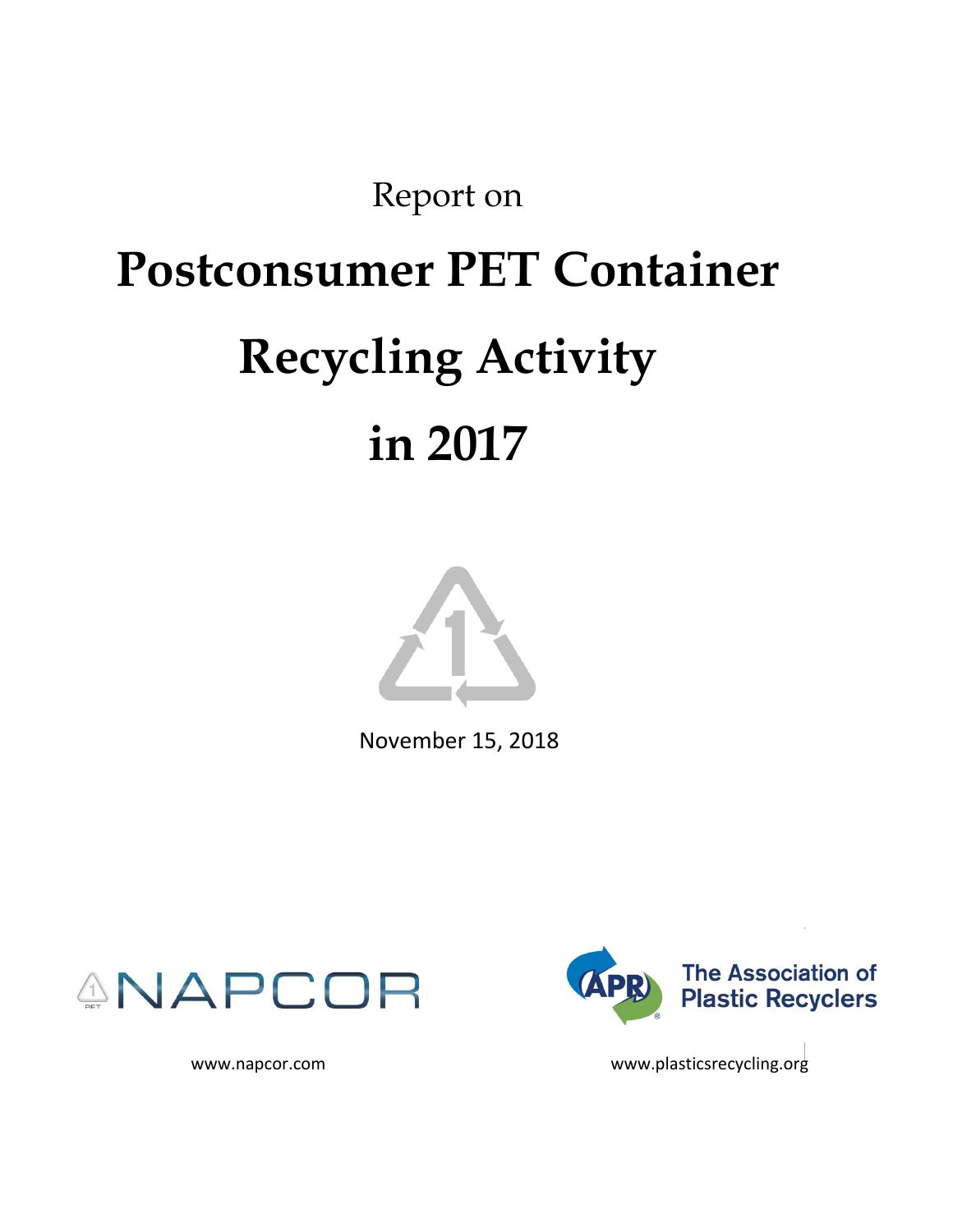# **ACKNOWLEDGEMENTS**

2017 marks the twenty third year that the National Association for PET Container Resources (NAPCOR) has issued this report, and the thirteenth year that NAPCOR and The Association of Plastic Recyclers (APR) have worked together to produce it. This report would not be possible without the APR's support and the cooperation of its members and NAPCOR's. Information contained in this report was obtained through surveys conducted by NewGen Strategies & Solutions and More Recycling, and from data generated internally by NAPCOR. Support was also provided by Resource Recycling Systems (RRS). In order to present as accurate a picture of these activities as possible, additional data and information were obtained through discussions with individual collectors, intermediate processors, reclaimers, converters, brokers, exporters, importers, resin producers, bottle manufacturers, public recycling officials, consultants, and other key industry members. We greatly appreciate all contributions.

# **ABOUT THE SPONSORS**

Founded in 1987, the **National Association for PET Container Resources (NAPCOR)** is the trade association for the PET plastic packaging industry in the United States, Canada and Mexico. NAPCOR is dedicated to promoting the PET package; to overcoming hurdles to the successful recycling of PET; and to communicating the attributes of the PET container as a sustainable package. More at <u>www.napcor.com</u>.

**The Association of Plastic Recyclers (APR)** is the "Voice of Plastics Recycling®." As the international trade association representing the plastics recycling industry, membership includes independent recycling companies of all sizes, processing numerous resins, as well as consumer product companies, equipment manufacturers, testing laboratories, organizations, and others committed to the success of plastics recycling. APR advocates the recycling of all plastics. Visit [www.PlasticsRecycling.org](http://www.plasticsrecycling.org/) for more information.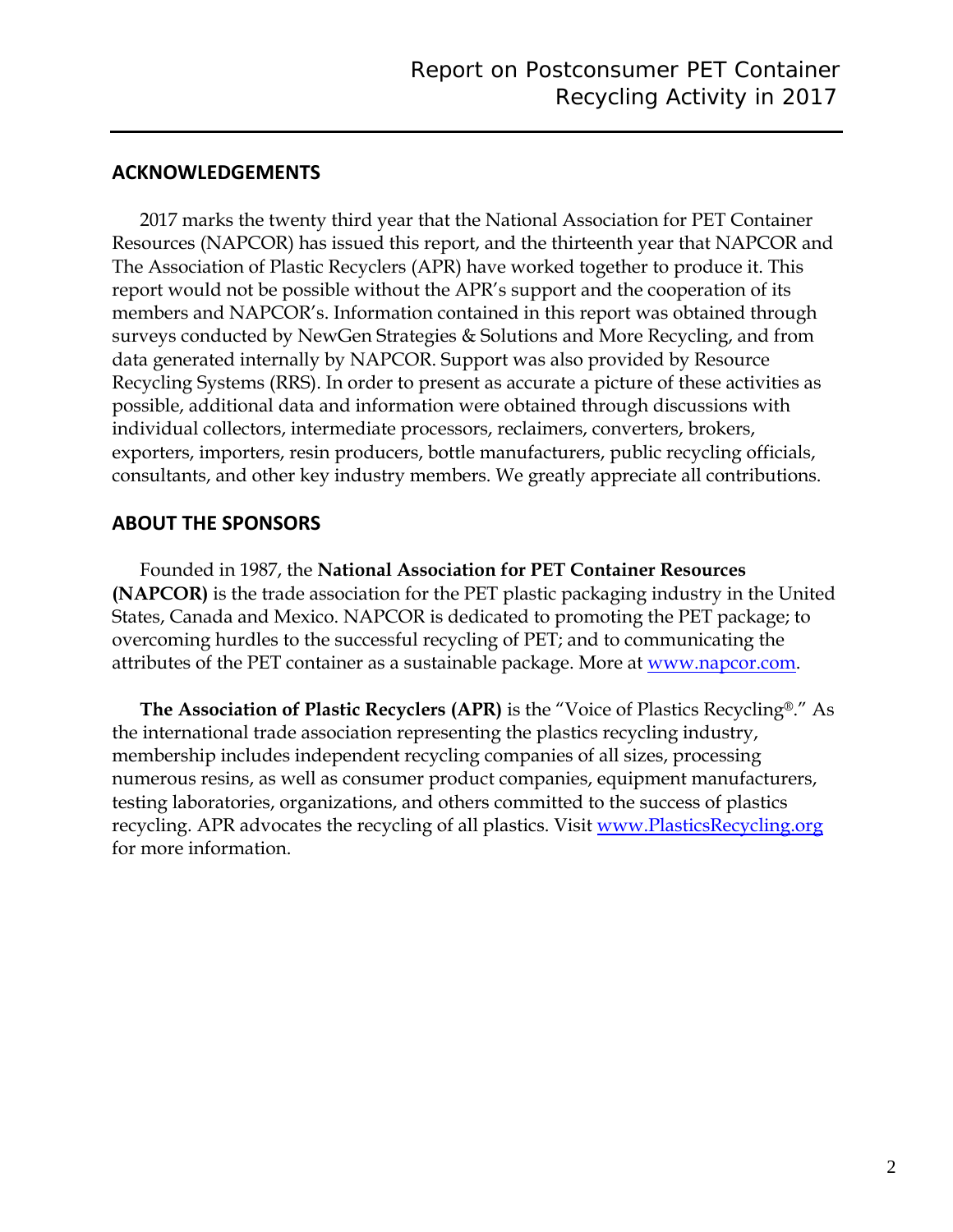#### **SUMMARY**

This report is intended to provide the reader with a detailed overview of the recycling of injection stretch blow molded polyethylene terephthalate (PET) bottles and jars in the United States (US) during 2017, and a general summary of the recycling of PET thermoforms.

In 2017, approximately 5,913 million pounds of PET bottles were sold into the marketplace in the US. About 29.2 percent of those—1,726 million pounds—were collected through recycling programs and sold, either to domestic or foreign markets. PET reclaimers in the US supplemented those bottles collected in the US with imported materials and alternative feedstocks to process a total 1,606 million pounds of material. A variety of end users in the US, led by producers of fiber, consumed the clean RPET flake produced by US reclaimers, as well as imported RPET from Canada and other countries.

PET material flows in the US are depicted in Figure 1. This report uses color coding to aid readers in following material flows throughout the report; a color reference guide is provided in Appendix A. Comparative historical data is provided in Appendix B.

#### **PET BOTTLES AVAILABLE FOR COLLECTION**

The volume of PET bottles available for recycling in the United States declined in 2017 for the first time since 2009. The total weight was 5,913 million pounds, representing a decrease of more than four percent from 2016. This number reflects the total amount of PET resin used by US bottle manufacturers from US, foreign, and recycled sources, with adjustments for scrap generated and not reused in bottles and bottles less than eight ounces in size. This 5,913 million pounds serves as the denominator in this report to determine both the recycling and material utilization rates, and includes 357 million pounds of postconsumer PET recyclate.

The most important and unexpected factor leading to the decline of bottles available for recycling in 2017 versus the previous year was the bankruptcy of M&G Polymers, a major PET resin producer, in the fourth quarter of 2017. The resulting closure of their Apple Grove, West Virginia plant took 800 million pounds of annual capacity offline. The suddenness of these events meant that customers were not able to respond to this lack of supply before the end of the year, thus creating tightness in the market. Another point of note is that bottled water sales volumes were greater than that of carbonated soft drinks (CSD) in 2017. The growing consumer preference for bottled water likely impacted the amount of resin in bottles available for recycling, given the lighter weight of the water bottle relative to CSD.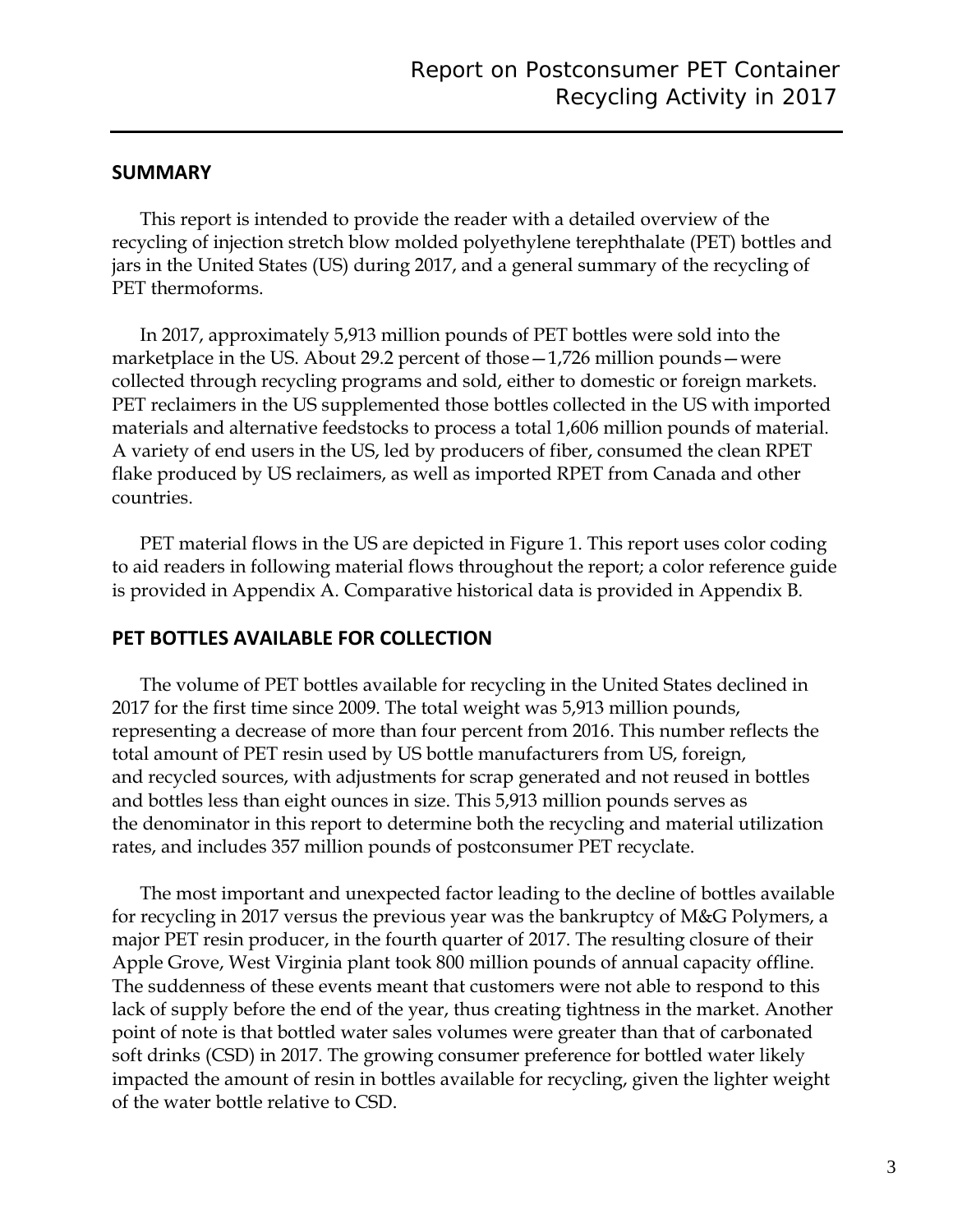

**FIGURE 1: PET Material Flows in the US (***MMlbs)*

\* This total represents all clean flake sold into end markets by US reclaimers. See Figure 7 for detail on total flake produced by US reclaimers from bottles.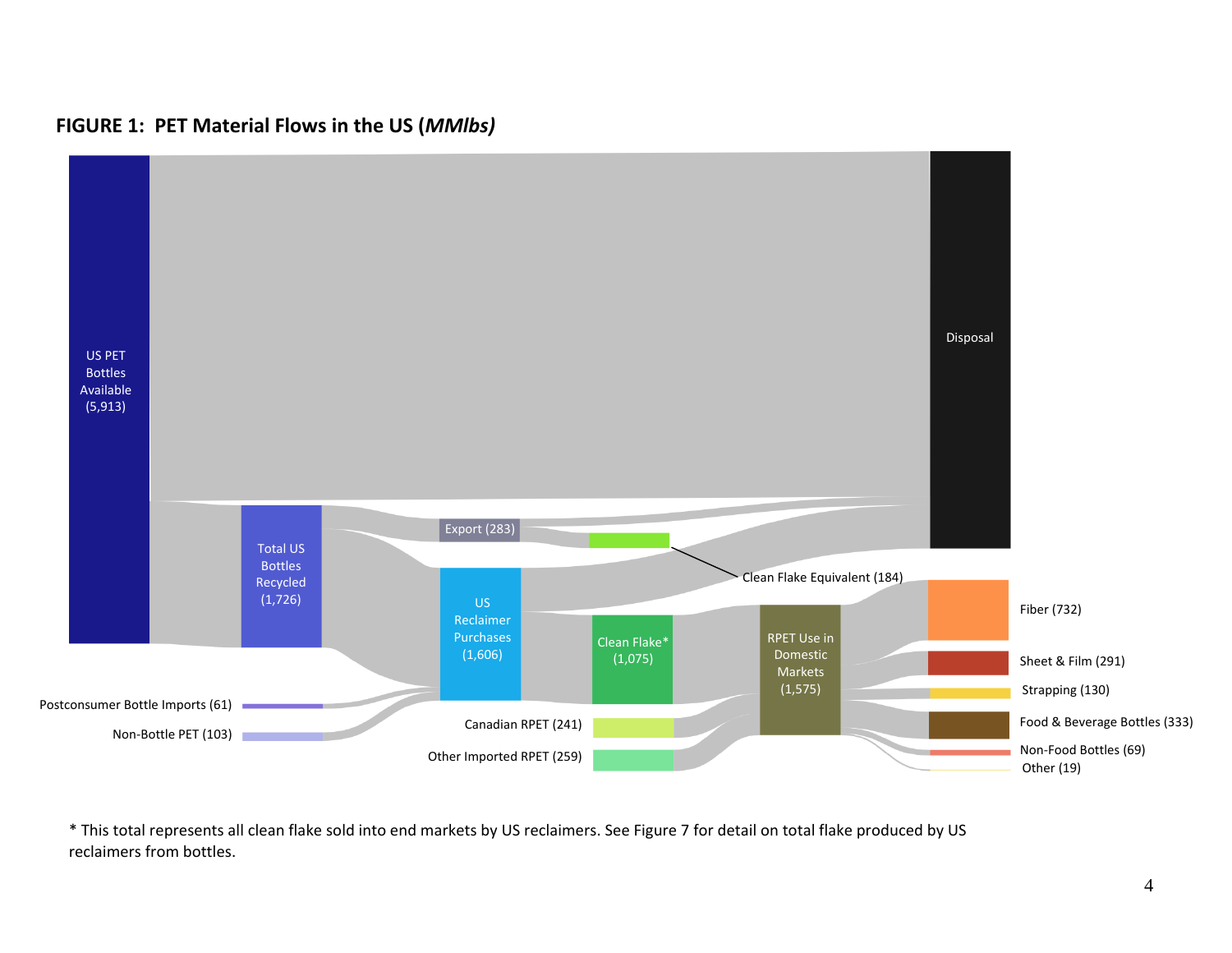# **POSTCONSUMER PET BOTTLE PURCHASES**

The total amount, by weight, of postconsumer PET bottles collected for recycling in the United States and sold to recycling markets in 2017 was 1,726 million pounds. The breakdown of this total, by purchaser, is as follows:

# **TABLE 1: Recycling Rate Numerator**

- 1,442 Purchased by US Reclaimers
	- 275 Purchased by Export Markets
		- 8 PET bottle component of mixed bales exported
- **1,726 Total Postconsumer Bottles** *(MMlbs)*

This represents a 27 million pound, or 1.6 percent, decrease in total volume of bottles collected as compared to 2016. As such, volumes of both bottles collected and those available for recycling decreased in 2017. Because the decrease in the amount of bottles available for recycling was larger than the decrease in the amount of bottles recycled, the recycling rate increased by a little less than one percent over 2016, bringing it to 29.2 percent.

The decrease in collection volumes in 2017 is the result of a drop in the volume of PET collected at curbside. California CRV collection was up, and contrary to the downward trend noted in recent reports, there was a slight increase in non-California deposit redemption. This may be due in part to the deposit expansion in Oregon that became effective in January of 2017, which not only increased the deposit amount but expanded the types of containers covered under the program to include juice, tea, and other beverages. Still, CSD is the predominant category in most state deposit programs, and given the decline in market share for

#### **PET Thermoform Recycling**

In 2017, PET thermoforms collected for recycling in the US and Canada increased from 82.4 million pounds collected in 2016 to 90.2 million pounds. A sharp decline in exported material was offset by an approximate 40 percent increase in US domestic reclamation, leading to an overall increase in total thermoform recycling.

PET thermoform collection volumes are not included in the recycling rate presented in this report, or in the bottle volumes purchased, but are included in total reclaimer PET purchases (page 6) and "flake produced from all sources" total cited on page 14.

PET thermoform exports totaled only six percent of total thermoform collection compared to 27 percent in 2016. Meanwhile, tightening RPET supply issues that began late in the third quarter and continued through the end of 2017 led reclaimers to find ways to use PET thermoforms to supplement their buyers' needs, or fulfill demand for RPET flake.

Even so, reclaimers are still reluctant to embrace non-preferred material like PET thermoforms. While PET thermoforms are technically recyclable with PET bottles, they can be problematic from a performance and yield perspective. PET thermoforms bring the potential for "look-alike" contamination from other polymers including OPS, PVC, PETG or PLA. Brand owners using PET thermoforms are slow to adopt best practices related to Design for Recyclability® standards as it relates to labels, inks and adhesives which can affect the quality of recycled materials.

Despite these challenges, some PET reclaimers continue to process PET thermoforms with their PET bottles. Recycling programs and MRFs interested in marketing PET thermoforms should talk to their buyers about market opportunities and best practice guidelines. NAPCOR continues its work to better understand and address market concerns, with a goal of overcoming the obstacles preventing large-scale PET thermoform recycling.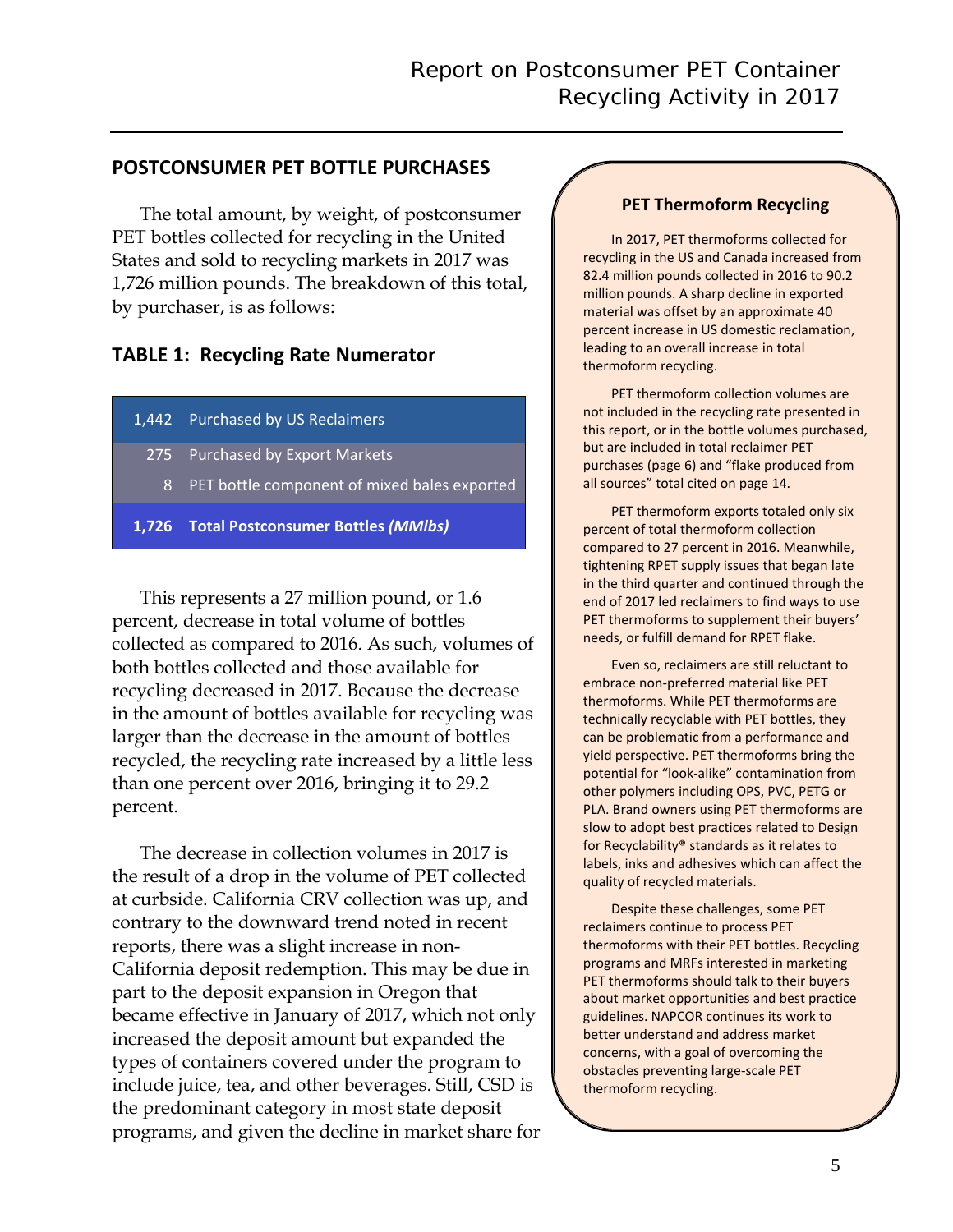these beverages deposit collection ticked up only slightly.

The amount of PET material processed through Material Recovery Facilities (MRFs) declined again in 2017, continuing a slow but steady downward trend that began in 2014. It is worth noting that for the purposes of this report, MRF volumes are estimated by total reclaimer purchases of PET bales from MRFs, which may not be equivalent to total material collected. As such, it's unclear whether the decline is occurring at the point of collection or at the point of MRF sortation and processing, or some combination of the two. While determining the exact cause of the decline is beyond the scope of this report, several factors in particular may have been at play in 2017.

First, the lightweighting of containers, coupled with the development of bigger, faster MRFs, has led to increased misdirection of materials. A 2014 study conducted by RRS, and sponsored by NAPCOR and other industry trade associations, found that lightweight PET water bottles were often present in the paper stream, particularly if MRF lines were not well-maintained or ran too fast. Second, certain collection channels, particularly commercial streams, are more sensitive to market value than others. The combination of low PET bale prices through the beginning of 2017, and low value for the remainder of the commercial stream (particularly paper) later in the year due to Chinese import restrictions, may have put a damper on commercial recycling collections. Lastly, the increasingly more stringent export quality requirements and restrictions under China's National Sword generally began to disrupt markets late in the year, affecting MRF process and priorities pertaining to material sorting and marketing.

United States reclaimer purchases of US bottles saw a five percent increase to 1,442 million pounds, compared to 1,374 million pounds in 2016. US purchases accounted for 84 percent of all US bottles collected, up from 78 percent reported in 2016. United States reclaimers also reported supplementing their domestic purchases by importing 61 million pounds of postconsumer bottles or dirty flake, predominantly from Canada and Mexico, as compared to the 70 million pounds imported in 2016. In addition to the bottle volumes presented in Figure 2, domestic reclaimers reported buying 103 million pounds of alternative feedstock, which included postconsumer thermoforms, preconsumer bottles, postconsumer strapping, and sheet. This represents an increase over the 82 million pounds of alternative feedstock purchased in 2016. In total, US reclaimers purchased 1,606 million pounds of PET scrap material.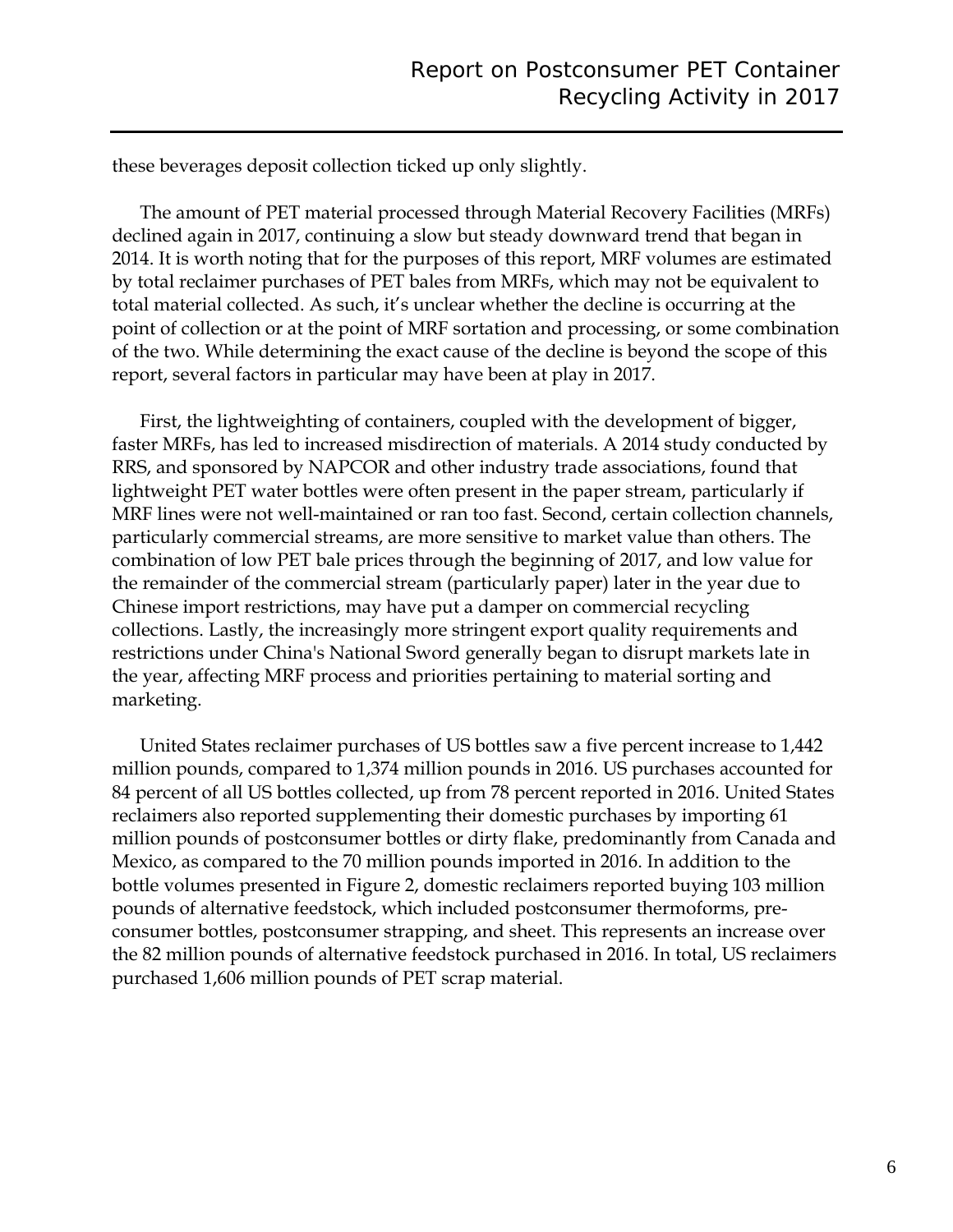

**FIGURE 2: Postconsumer Bottles Recycled & Used by Reclaimers**

# **FIGURE 3: Percentage of US Postconsumer Bottles Purchased by Export Markets**



Reclaimers outside of the US purchased a total of 283 million pounds or 16 percent of total US bottles collected. This is the lowest export percentage of total collections since 2000 (see Figure 3). The purchase of US bottles by Canadian reclaimers increased to 72 million pounds from 68 million in 2016. PET bottle bale exports outside of Canada totaled 203 million pounds, down by more than 90 million pounds as compared to the previous year. Exports of the estimated PET bottle fraction of mixed plastic bales totaled 8 million pounds, which is approximately half of what was reported in 2016.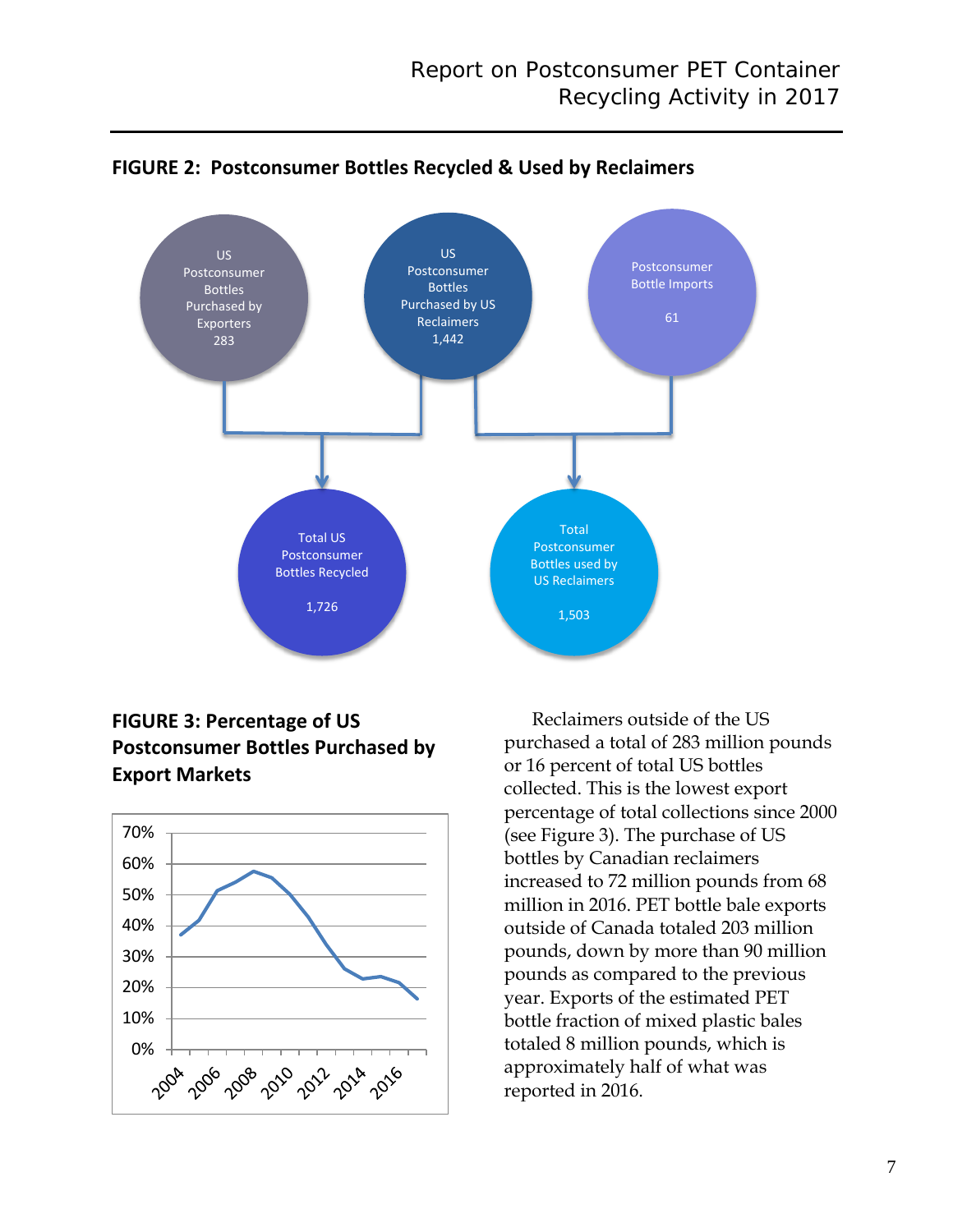



# **2017 GROSS RECYCLING RATE**

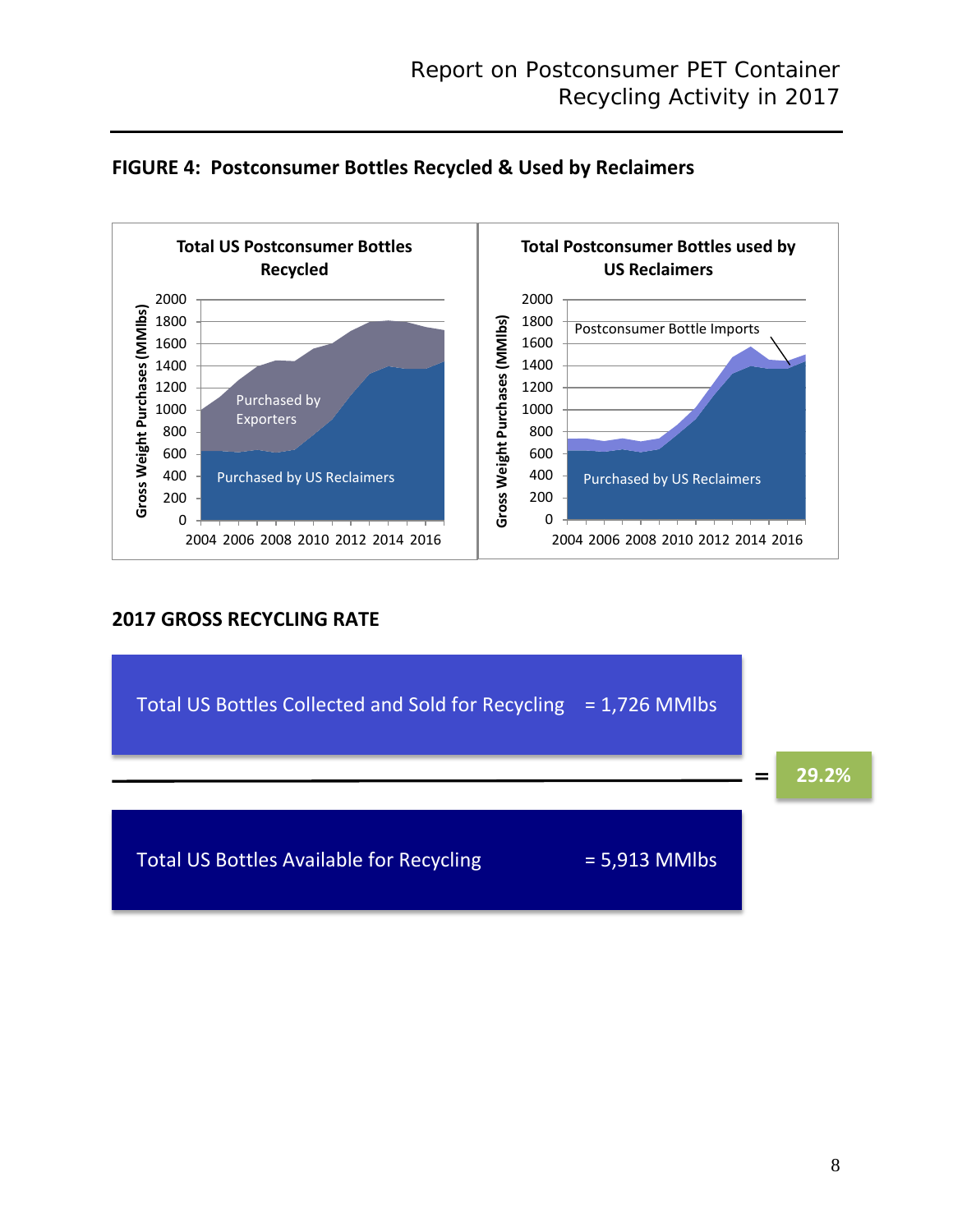

**FIGURE 5: Gross Recycling Rates, 2004 – 2017**

# **PET BOTTLE BALE MARKETS**

From fourth quarter 2016 lows of between \$0.08 and \$0.11 per pound, PET bottle bale prices increased through July of 2017, reaching a low / high average range of \$0.14 to \$0.17 in July through September before declining slightly through the end of the year (Figure 5). The virgin PET market was initially impacted in 2017 by the first round of anti-dumping duties imposed mid 2016 on China, India, Oman and Canada, but as the year progressed import volumes picked up from other countries and prices remained quite low. A second anti-dumping case was initiated against the five countries that had stepped up their export volumes and as volumes dried up from these sources the supply/demand balance shifted in favor of domestic suppliers. The failure of M&G in the fourth quarter of 2017 caused virgin resin supply to tighten up further and prices increased. This was a platform for RPET prices to start firming at the end of 2017.

West Coast baled bottle prices started 2017 with increases over the fourth quarter of 2016 and had a strong first four months. By April 2017 prices were up between \$0.03 and \$0.035 per pound for both Grade A and lower grade material to \$0.23 and \$0.14 per pound, respectively. However, weakness started in May and gradually increased as the reality of China's National Sword began to penetrate the market. In December 2017 prices had fallen by approximately \$0.06 per pound from the highs of April. Grade A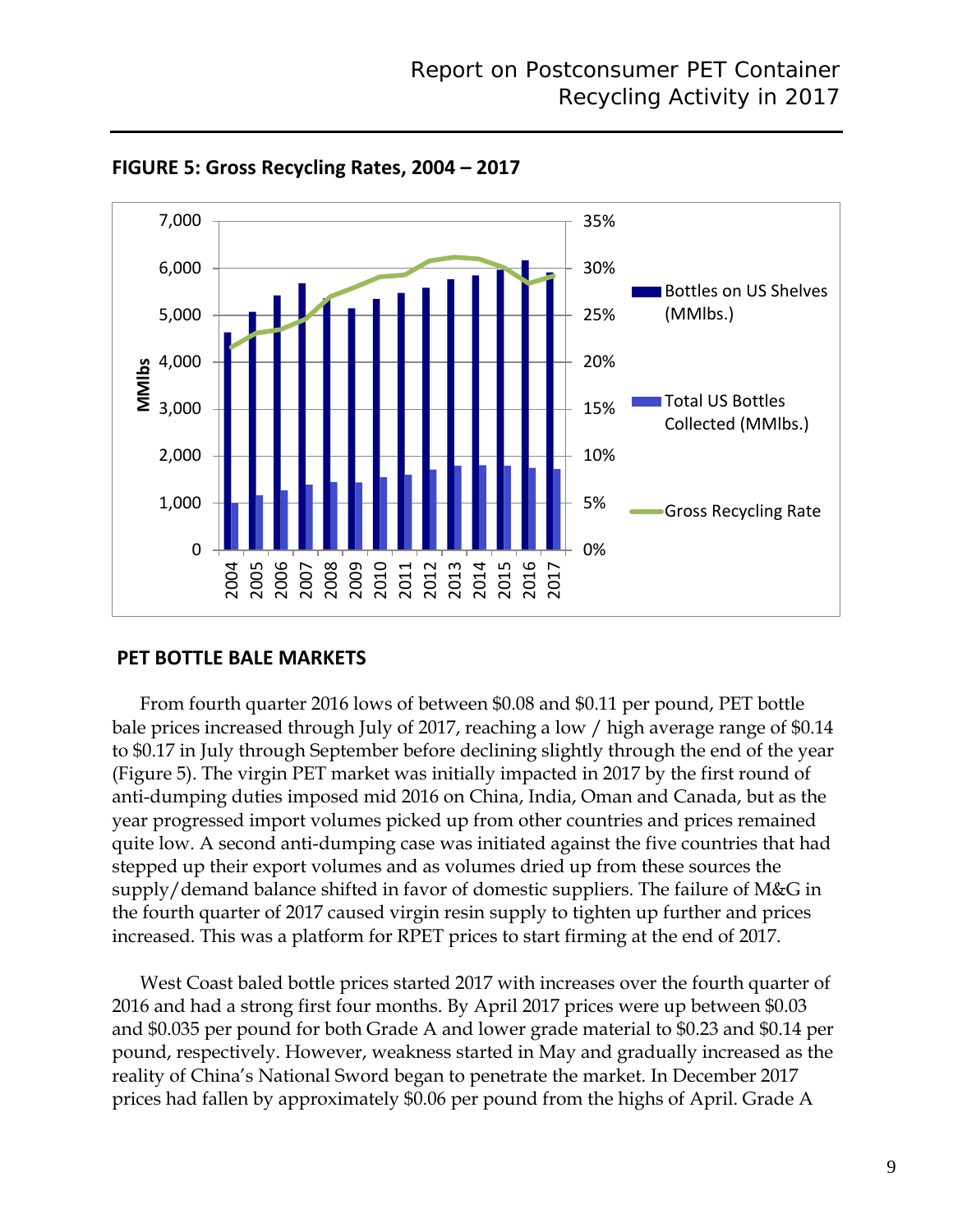material was down over 25 percent and lower grades had fallen 43 percent from April, finishing the year at \$0.16 and \$0.08 per pound, respectively.

#### 0.18 0.16 0.14  $\frac{2}{5}$  0.12<br> **8** 0.10<br> **9** 0.08 0.10 0.08  $\overline{0.06}$ 0.04 0.02 0.00 Yeloruary March April **May** June Aveust critical October provention oecomple 154

# **FIGURE 6: East Coast, Non-Deposit PET Bottle Bale Prices**

(Monthly Average Low / High Range - Picked Up, Truckload Quantities, Seller's Dock)

# **RECLAMATION CAPACITY[1](#page-9-0)**

The first two quarters of 2017 were for reclaimers a continuation of the tough market conditions seen throughout 2016. RPET buyers, especially those purchasing for beverage container applications, continued to buy at prices lower than virgin resins. This dynamic, combined with increased bale costs – a result of extremely tight supply – dropped reclaimer margins to unsustainable levels. Some reclaimers cut back production, while others sought potential buyers for their businesses.

Then the landscape of events was suddenly changed with the implementation of China's National Sword in mid-2017, which eventually resulted in a ban on shipments of postconsumer plastics as well as other materials, particularly paper. The immediate impacts to the PET recycling industry include the elimination of markets for mixed bottle bales where some items like non-traditional colored PET bottles and thermoforms were finding buyers, and for PET reclaimer byproducts such as PVC kick-out, aluminum kick-out and other contaminated flake. On the positive side, more bales were being made available to domestic PET reclaimers – supply that was desperately needed.

<span id="page-9-0"></span> $1$  A reclamation plant is defined as an operation that can take dirty postconsumer plastic packaging and process it into a clean flake suitable for remanufacture; all known US operations are included in NAPCOR's inventory regardless of size.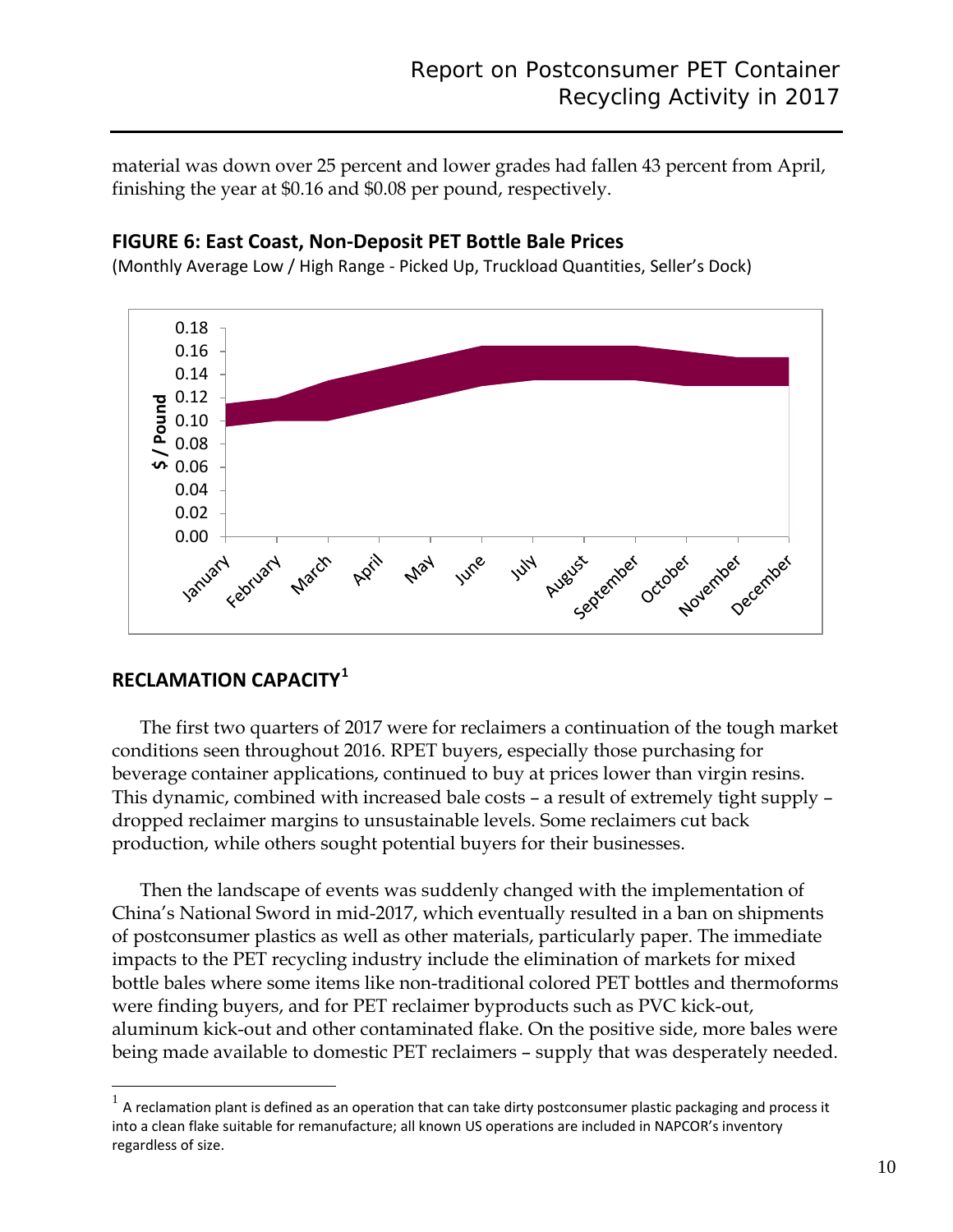Fortunately, there was more than enough US PET reclamation capacity and end use demand to buy and process all of the bottles that were previously exported.

At the beginning of 2017, there were 21 US PET reclamation plants in operation, with a combined annual capacity of 2,080 million pounds, gross weight input. By year's end, there were 22 plants operating in the US with total annual nameplate capacity of 2,255 million pounds. The 22 operating plants continued to employ a wide range of technologies, with 15 of the 22 able to produce Food and Drug Administration (FDA) Letter of No Objection (LNO) recyclate.

 The 2017 US reclaimer plant utilization rate—total throughput, based on the use of all PET feedstock, expressed as a percentage of total plant capacity—was approximately 71 percent, down slightly from the 73 percent reported at the end of 2016.



# **FIGURE 7: PRODUCTION OF PET FLAKE FROM BOTTLES**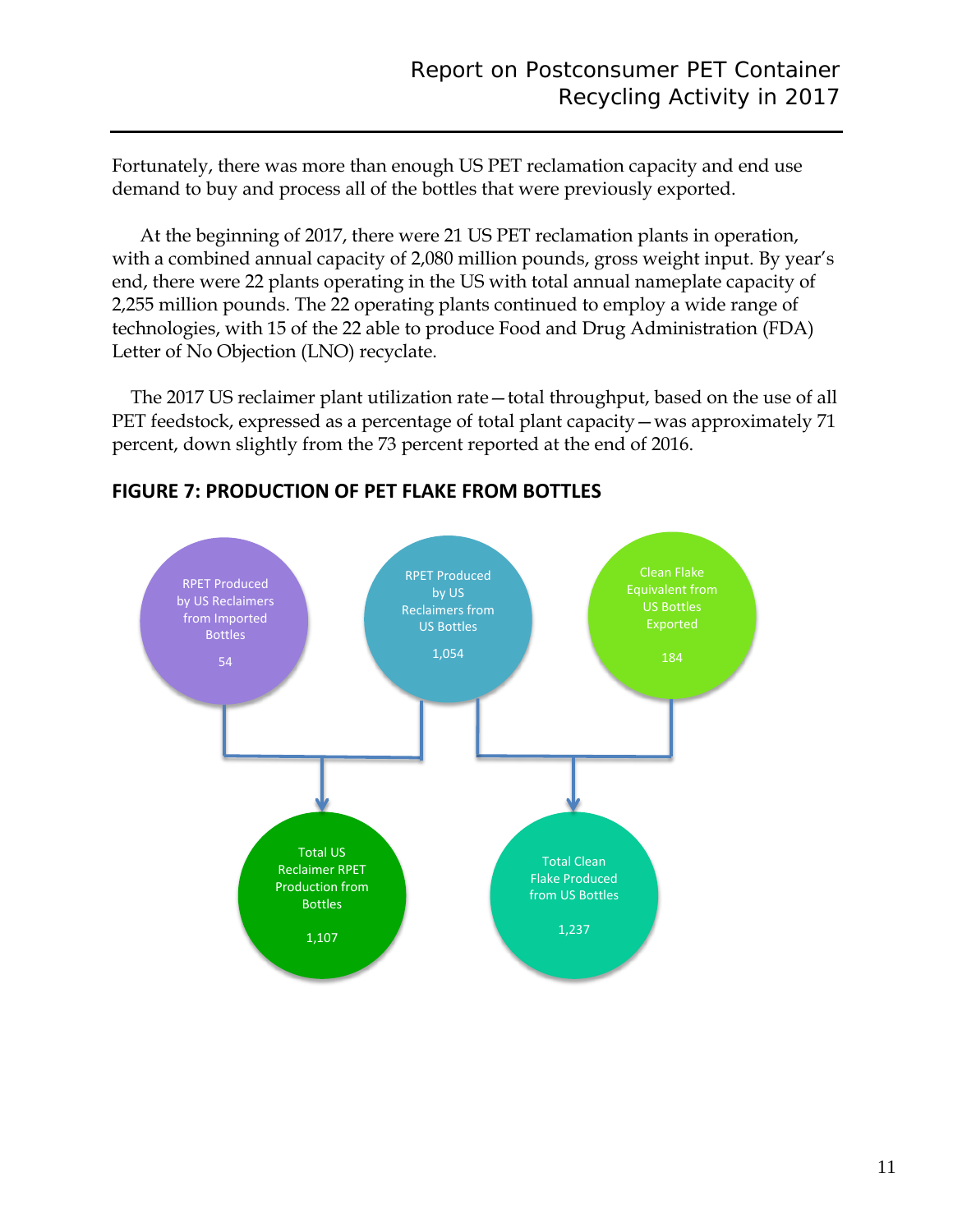



# **PET BOTTLE MATERIAL UTILIZATION RATE**

Up to this point in the report, discussion has primarily been around the ratio of bottles collected (the numerator) to the volume of bottles available for recycling (the denominator). There is, however, an additional way to conceptualize a rate of PET recycling in the US. Here we introduce the PET bottle material utilization rate, which compares the amount of usable end product (clean flake) produced from US bottles to the volume of bottles available for recycling. The numerator for the PET bottle material utilization rate is determined by adding the amount of clean flake produced by US reclaimers from US bottle material to the amount of clean flake expected to be produced from exported bottles. That sum is then divided by the total volume of PET bottles available for recycling in the US (the same denominator used in calculating the recycling rate in this report). The PET bottle material utilization rate is an expression of material and system efficiency that indicates how much clean flake reclaimers were able to produce from incoming material purchased. It is presented alongside the recycling rate, and accounts for processing waste and other yield loss trends year-over-year (Figure 9).

It is important to note that bottle utilization rate is not a direct reflection of bale yields for a given calendar year for several reasons. First, the report methodology uses survey-derived data of the aggregated amounts of recycled PET bottle material inputs, including both whole bottle bales and dirty flake, at the point of reclaimer purchase for the calendar year. Clean flake production is reported on the basis of flake produced in the calendar year. As a result, the utilization rate could reflect production from materials that were already in inventory as the year began. Second, if reclaimers report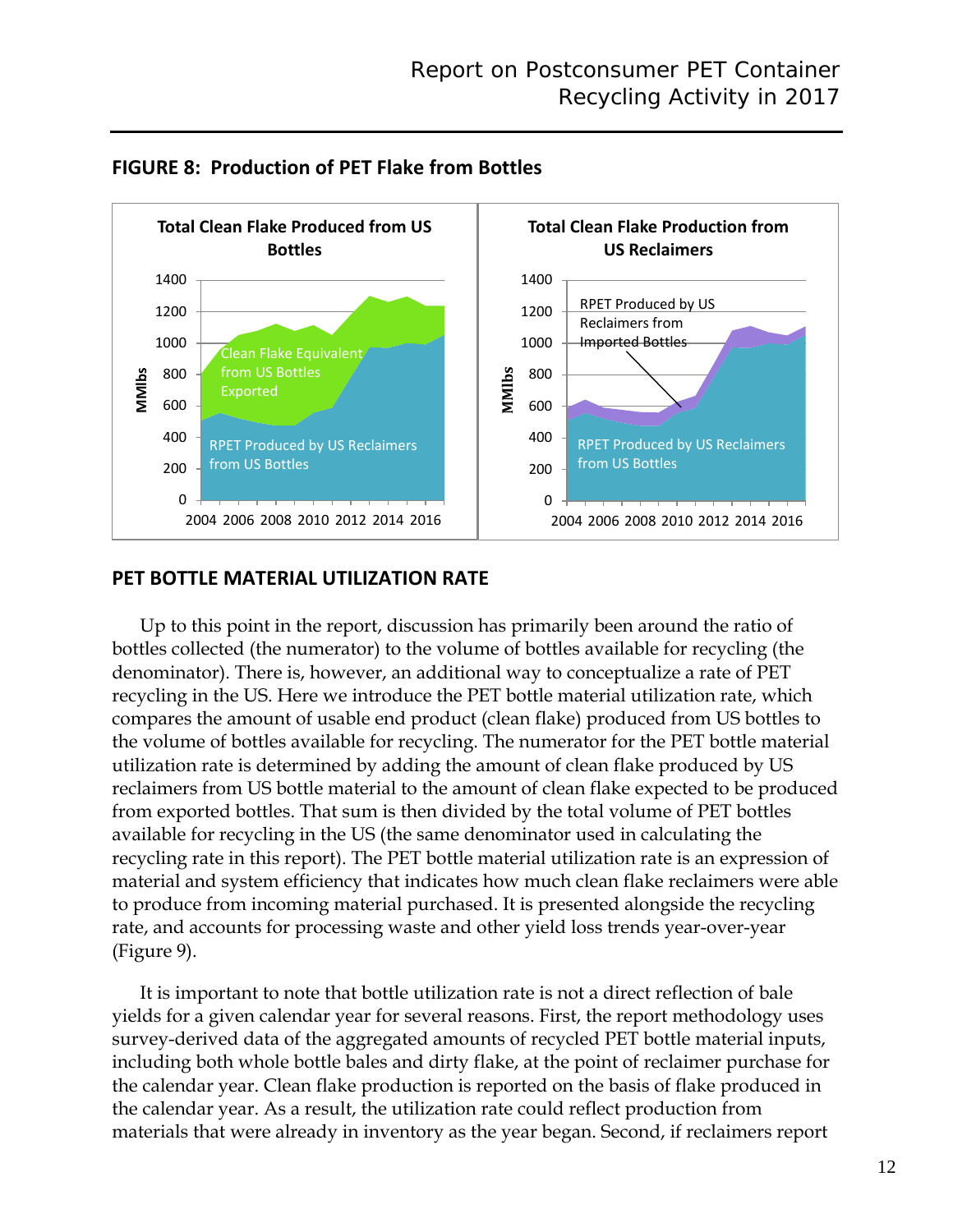higher proportions of dirty flake purchased in a given year, this too can disproportionally affect the utilization rate since dirty flake material generally contains fewer contaminants than bottle bales.

# **PET Bottle Material Utilization Rate Calculation**



As diagramed above, after applying estimated production rates to the export fractions purchased, NAPCOR determined that the clean flake equivalent of the 283 million pounds of postconsumer PET bottles exported to all locations was 184 million pounds. Adding this to the total flake produced in the US from US bottles from all collection sources, the resulting PET utilization rate was 20.9 percent, up slightly from the 20.1 percent reported in 2016.



**FIGURE 9: PET Recycling & PET Material Utilization Rates**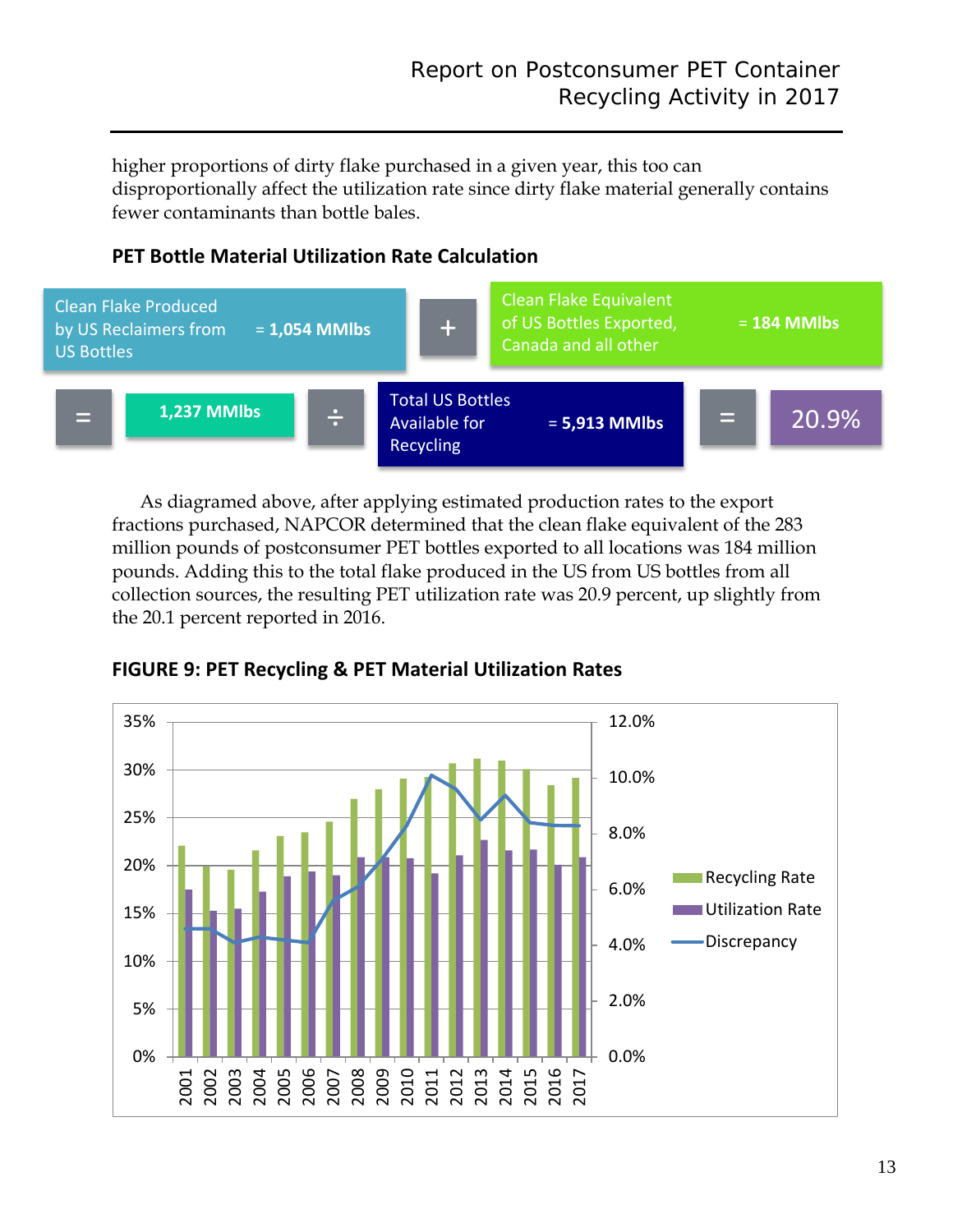As seen in Figure 9, the discrepancy between the recycling rate and the utilization rate began to increase in 2007. At this time, the gap between the rates widened as the recycling rate continued to increase while the utilization rate stagnated; in other words, the rate of PET collection increased without a corresponding increase in the rate of clean flake production from that PET. The most important factor related to this shift is deteriorating bale quality. The quality standards set by China's National Sword that began taking effect in the second half of the year likely disrupted MRF sorting processes in a complex way, but the end result seems to have been continued low yields for PET reclaimers. For example, efforts on the part of US MRFs to meet Chinese contamination standards have reportedly resulted in more paper ending up in PET bales.

In addition, stagnant utilization rates continue to reflect the prevalence of smaller, lighter containers, which require more processing and related loss per pound of material, as well as ongoing design for recyclability issues creating a greater percentage of less marketable, harder-to-process PET. Design for recyclability concerns include labels that are difficult-to-remove or separate from PET or that block autosort function; barrier layers added to PET to preserve product integrity and extend shelf-life; and metal integrated into PET packages, whether in closures, closure rings, can tops, or pump springs.

Separate from the utilization rate, NAPCOR also calculates United States reclaimers' average production rates by collection source—taking reported clean flake produced from US bottle material in three major collection categories as a percentage of reported incoming material purchased in that category. This is akin to a yield calculation, but should be considered a general indicator only for the same reasons mentioned above. In 2017, the production rate for deposit bottles was 88 percent; for curbside, it was 68 percent; and for California CRV material, 71 percent.

# **2017 RPET MARKET**

Combined end market totals increased by about five percent for a second consecutive year in 2017, with total converter consumption at 1,575 million pounds across all product categories (see Figure 10).[2](#page-13-0) This figure includes all material sources, with US and Canadian reclaimers supplying about 1,316 million pounds of flake and pellet produced from all sources of feedstock. The remaining 259 million pounds of recycled PET was imported from reclaimers in countries including Peru, Ecuador, Mexico, Indonesia, Thailand, Honduras, and others. Not counted in these totals, United States and Canadian reclaimers also sold 54 million pounds of PET byproducts to secondary markets.

<span id="page-13-0"></span> $2$  Since the 2009 report, the RPET end-use data reflected in Figure 10 has reflected RPET consumption by converters in both the US and Canada.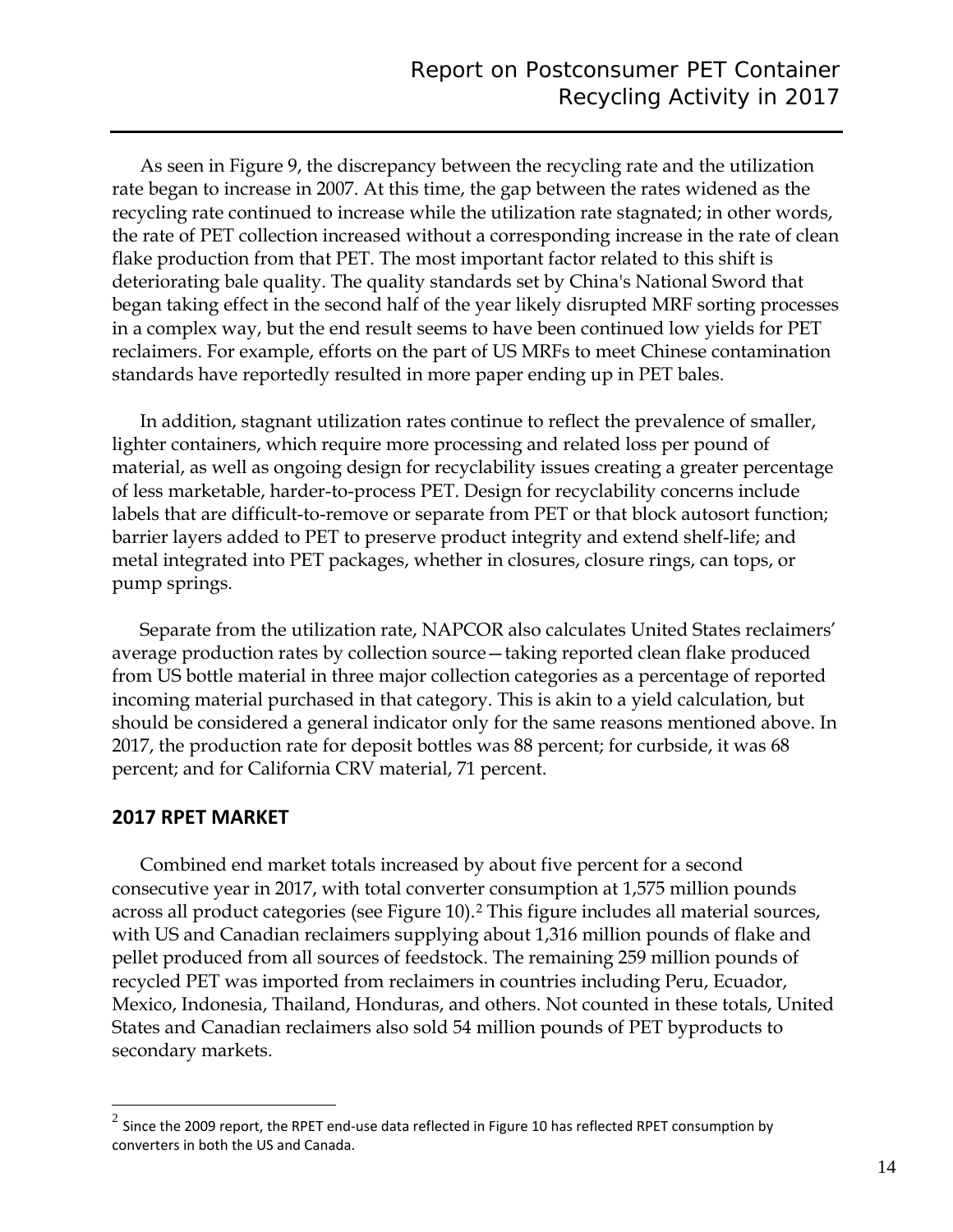Looking at total use of RPET in specific domestic market segments—both domestically produced and imported—food and beverage bottle usage was significantly down which more than offset a slight increase in non-food bottle usage. The combined total for RPET usage in bottles was 403 million pounds (approximately 30 million pounds lower than 2016). RPET use in the film and sheet category was up by about five percent at 291 million pounds, bringing total use of RPET in all packaging applications to 694 million pounds, down by 18 million pounds as compared to 2016. Both fiber and strapping sectors saw growth, up 14 and four percent, respectively, over 2016. Fiber sector growth is attributable to an increase in both US and Canadianproduced RPET going to fiber markets, but was also driven by a dominant share of RPET imports. There were a number of expansions and also growth from companies producing fiber from RPET that had started up in 2016, and reached increased production levels throughout 2017. US RPET sales to domestic converters totaled 1,107 million pounds, up by 57 million pounds over 2016. Canadian RPET total sales were up to 241 million pounds from 236 in 2016.



# **FIGURE 10: RPET used by Product Category** *(MMlbs)*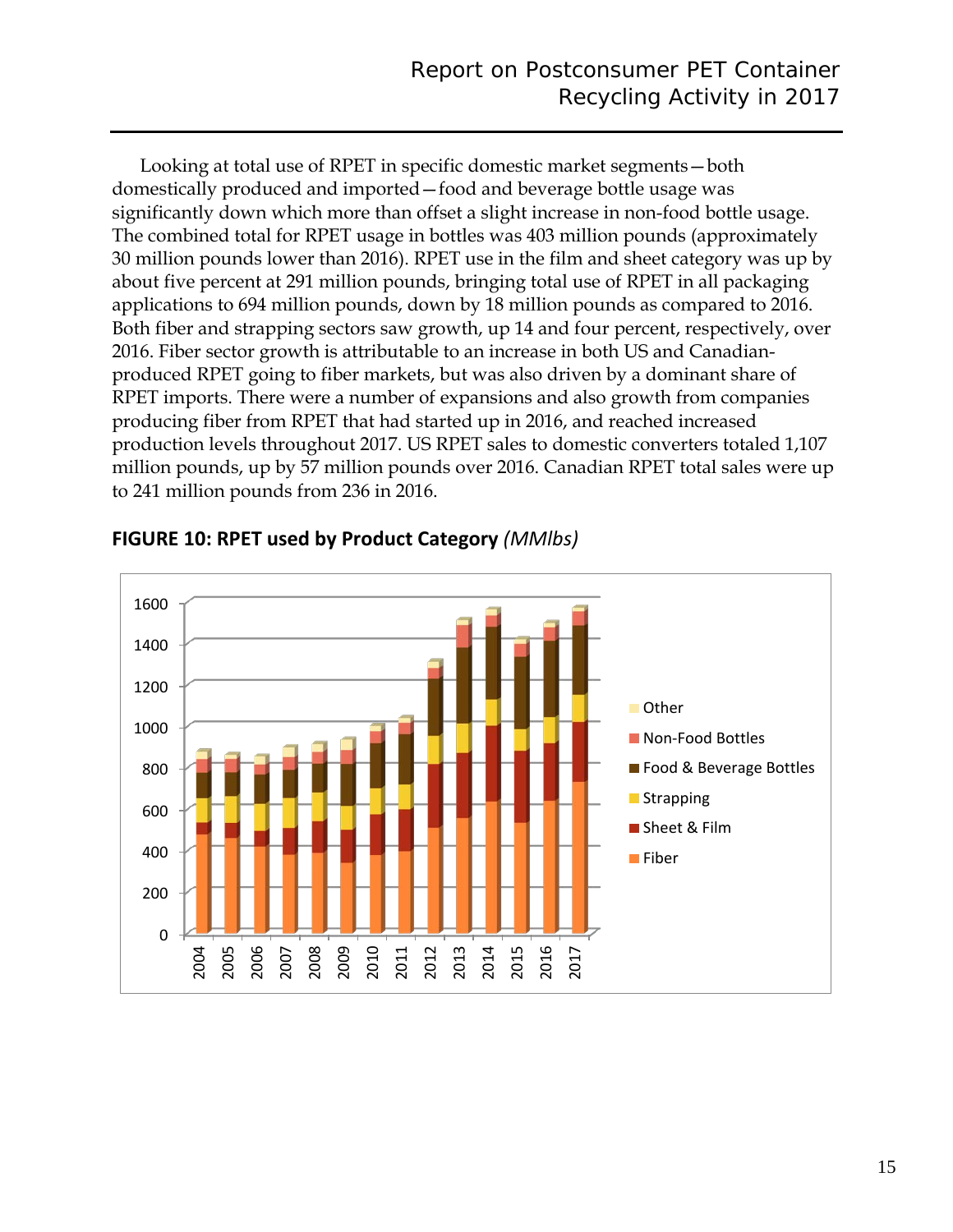

**FIGURE 11: RPET used by Product Category in 2017** *(MMlbs)*

# **2017 YEAR-END SUMMARY**

The difficult market conditions for reclaimers seen throughout 2016 carried over into the first two quarters of 2017. Reclaimer margins were squeezed by increased costs of PET bales, resulting from extremely tight supply, coupled with downward pressure on RPET pricing, especially for beverage container applications. Then two totally unforeseen events occurred that shifted the market outlook both near- and long-term. The first was the implementation of China's National Sword policy, which resulted in the curtailing of postconsumer PET bottle bales in 2017, and the elimination of Chinese markets for mixed bottle bales and PET reclaimer byproducts. As a result, more bales were made available to domestic PET reclaimers, which mitigated the tightness of supply. Soon after, M&G Polymers declared bankruptcy, and the resulting closure of PET production capacity boosted virgin pricing. Interest in RPET was immediately revived and with higher prices, reclaimer margins improved. Ultimately, the amount of recycled PET sold into end markets increased by over four percent from 2016.

# **LOOKING AHEAD**

While the markets for RPET and virgin PET are distinct, it is clear that pricing of RPET is influenced by virgin PET. The closure of M&G Polymers, and more precisely the delays in completing their 2.4 billion pound Corpus Christi virgin PET plant means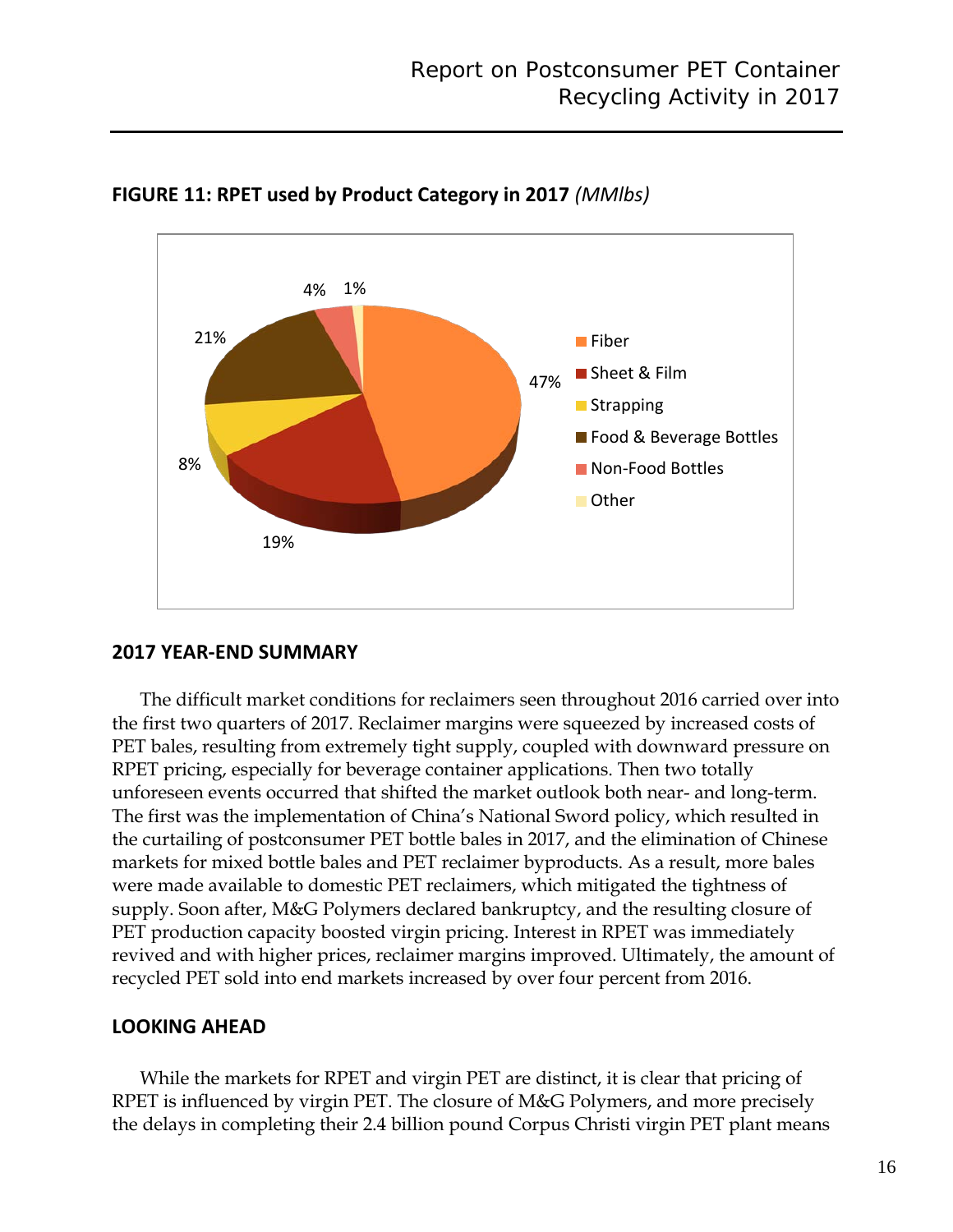that the US domestic supply of virgin PET resin will remain tight and therefore prices are expected to remain firm. Imports of PET resin are restrained by various antidumping actions and other tariffs, and though the future of these is unclear, the medium-term impact is expected to keep the market tight and therefore prices can be expected to remain high compared to the last several years.

The overall direction for RPET pricing will be to trend directionally with virgin, but certain other factors will have an impact as well. Demand for RPET is expected to remain strong; in early 2018 the Ellen MacArthur Foundation unveiled a growing list of key brands, retailers, and packaging companies that have committed to increasing recycled content in packaging. The increased demand for recycled content from major brands will give RPET additional pricing power moving forward as the content volumes increase, although supply and demand balances will tighten.

In many ways, the implementation of National Sword has tested the resilience of the US curbside recycling industry. At this time of writing, recycling program reductions and eliminations have already occurred. At the MRF, mixed paper revenues have dropped by 90 percent in recent months, meaning that metals and plastics, which make up less than 10 percent of the curbside stream by weight, currently contribute 75 percent of the combined material value. MRF costs have increased to upwards of \$100 per ton, while revenue sits at\$50 to \$60 per ton. The key question will be whether the public sector can continue to support collection programs in this challenging climate.

These threats to the collection infrastructure for PET recycling come at a time when supply is most needed. With ample reclamation capacity and strong demand for recycled PET in a wide range of end market applications, all that is missing is the supply of material. Increasing the supply of material requires further augmenting collection efforts, encouraging recycling-compatible PET container design, and supporting MRF infrastructure retention and investment. Additionally, it continues to be imperative, perhaps more than ever, to educate and promote to the public the numerous benefits of PET recycling.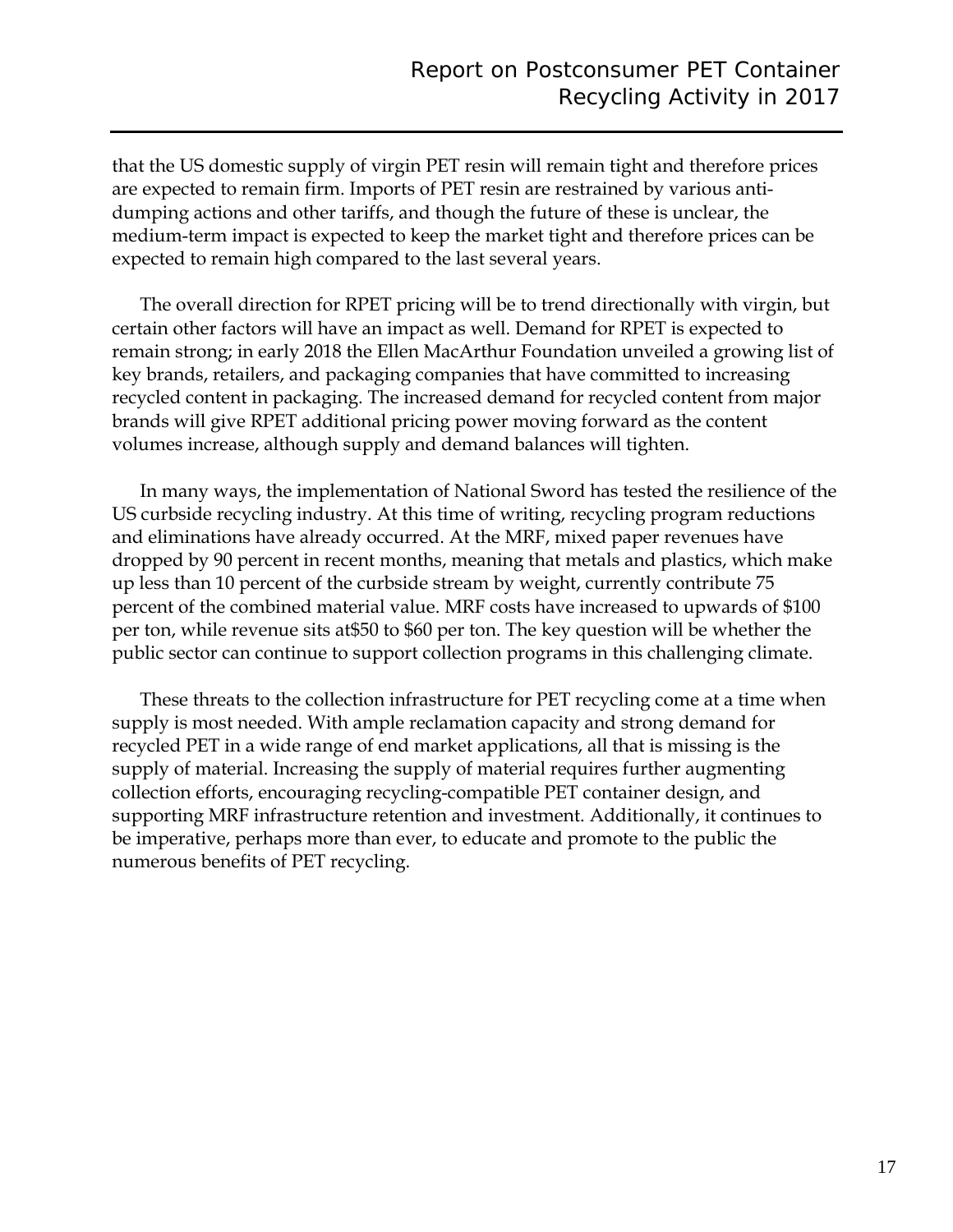# **Appendix A – Color Reference**

# **Used in Material Flow Diagram**

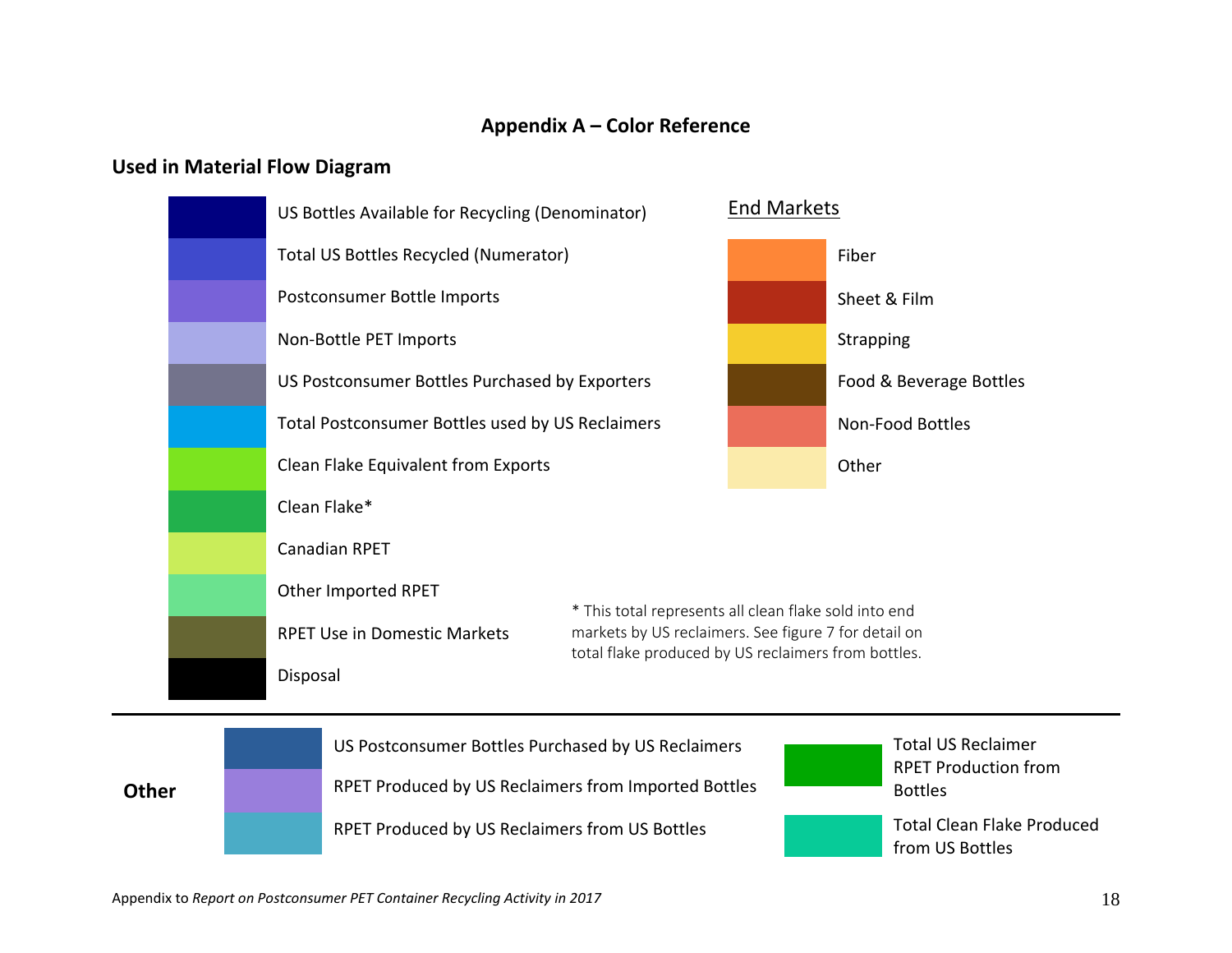# **Appendix B – Data Tables**

# **TABLE 2: Postconsumer Bottles Recycled / Used by Reclaimers**

# Gross Weight Purchases (*MMlbs*)

- A. Purchased by US Reclaimers
- B. Purchased by Exporters\*
- *C. Total US Material Recycled (A+B)*
- D. Postconsumer Bottle Imports

#### *E. Total Postconsumer Bottles used by US Reclaimers (A+D)*

|  |  |  |  |  |  |  |  |  |  | 1995 1996 1997 1998 1999 2000 2001 2002 2003 2004 2005 2006 2007 2008 2009 2010 2011 2012 2013 2014 2015 2016 2017         |  |  |
|--|--|--|--|--|--|--|--|--|--|----------------------------------------------------------------------------------------------------------------------------|--|--|
|  |  |  |  |  |  |  |  |  |  | A. 605 549 580 656 588 599 600 522 520 631 681 619 641 615 642 776 916 1,135 1,329 1,398 1,373 1,374 1,442                 |  |  |
|  |  |  |  |  |  |  |  |  |  | 8. 170 148 111 89 183 170 234 275 321 372 489 653 755 836 802 781 688 582 469 414 424 379 283                              |  |  |
|  |  |  |  |  |  |  |  |  |  | C. 775 697 691 745 771 769 834 797 841 1,003 1,170 1,272 1,396 1,451 1,444 1,557 1,604 1,718 1,798 1,812 1,797 1,753 1,726 |  |  |
|  |  |  |  |  |  |  |  |  |  | 0. 46 87 66 101 60 69 70 57 62 106 109 97 100 98 98 89 106 114 149 177 82 70 61                                            |  |  |
|  |  |  |  |  |  |  |  |  |  | E. 651 636 646 757 648 668 670 579 582 737 790 716 741 713 740 865 1,022 1,249 1,478 1,575 1,455 1,444 1,503               |  |  |

\* As of 2005, this number includes the amount of PET sold in mixed bottle bale shipments.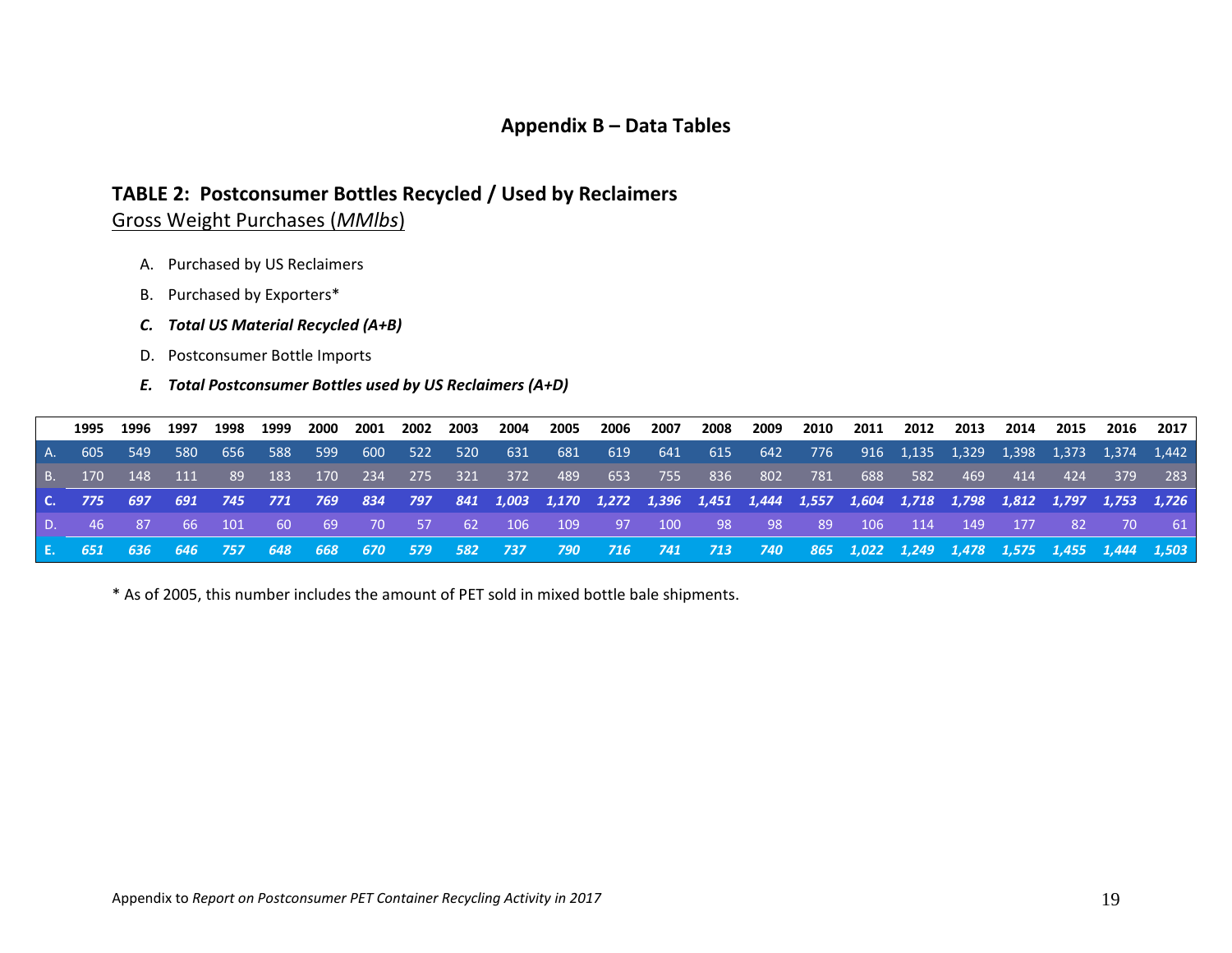# **TABLE 3: Gross Recycling Rates, 1995 – 2017**

|      | <b>Total US</b>          | <b>Bottles on</b> | <b>Gross</b>     |
|------|--------------------------|-------------------|------------------|
| Year | <b>Bottles Collected</b> | <b>US Shelves</b> | <b>Recycling</b> |
|      | (MMlbs)                  | (MMIbs)           | <b>Rate</b>      |
| 1995 | 775                      | 1,950             | 39.7%            |
| 1996 | 697                      | 2,198             | 31.7%            |
| 1997 | 691                      | 2,551             | 27.1%            |
| 1998 | 745                      | 3,006             | 24.8%            |
| 1999 | 771                      | 3,250             | 23,7%            |
| 2000 | 769                      | 3,445             | 22.3%            |
| 2001 | 834                      | 3,768             | 22.1%            |
| 2002 | 797                      | 4,007             | 19.9%            |
| 2003 | 841                      | 4,292             | 19.6%            |
| 2004 | 1,003                    | 4,637             | 21.6%            |
| 2005 | 1,170                    | 5,075             | 23.1%            |
| 2006 | 1,272                    | 5,424             | 23.5%            |
| 2007 | 1,396                    | 5,683             | 24.6%            |
| 2008 | 1,451                    | 5,366             | 27.0%            |
| 2009 | 1,444                    | 5,149             | 28.0%            |
| 2010 | 1,557                    | 5,350             | 29.1%            |
| 2011 | 1,604                    | 5,478             | 29.3%            |
| 2012 | 1,718                    | 5,586             | 30.8%            |
| 2013 | 1,798                    | 5,764             | 31.2%            |
| 2014 | 1,812                    | 5,849             | 31.0%            |
| 2015 | 1,797                    | 5,971             | 30.1%            |
| 2016 | 1,753                    | 6,172             | 28.4%            |
| 2017 | 1,726                    | 5,913             | 29.2%            |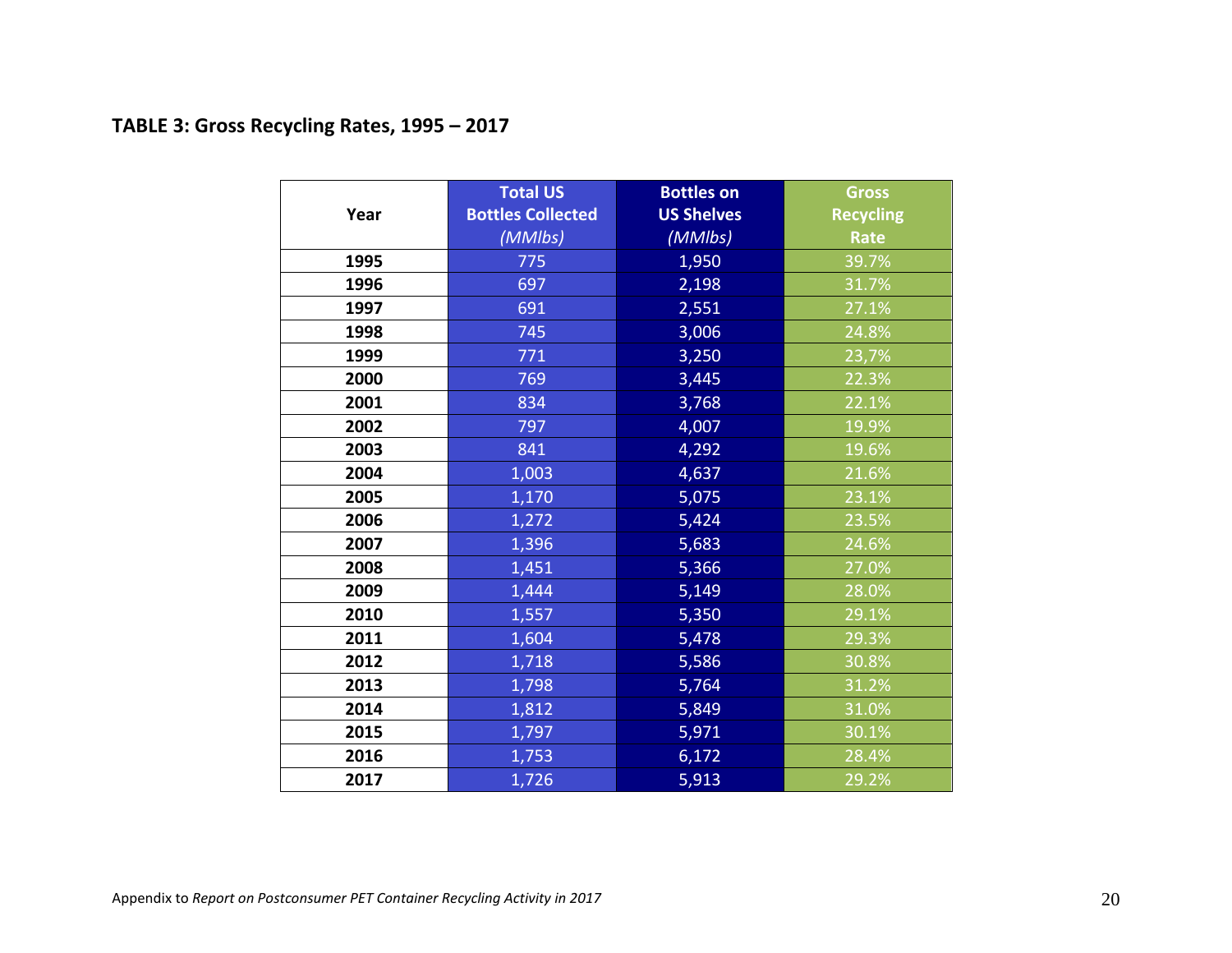# **TABLE 4: East Coast, Non-Deposit PET Bottle Bale Prices – Average High / Low**

(Picked Up, Truckload Quantities, Seller's Dock)

| 2017             | LOW             | <b>HIGH</b>      |
|------------------|-----------------|------------------|
| <b>JANUARY</b>   | \$0.095 / pound | $$0.115 /$ pound |
| <b>FEBRUARY</b>  | 0.100           | 0.120            |
| <b>MARCH</b>     | 0.100           | 0.135            |
| <b>APRIL</b>     | 0.110           | 0.145            |
| <b>MAY</b>       | 0.120           | 0.155            |
| <b>JUNE</b>      | 0.130           | 0.165            |
| <b>JULY</b>      | 0.135           | 0.165            |
| <b>AUGUST</b>    | 0.135           | 0.165            |
| <b>SEPTEMBER</b> | 0.135           | 0.165            |
| <b>OCTOBER</b>   | 0.130           | 0.160            |
| <b>NOVEMBER</b>  | 0.130           | 0.155            |
| <b>DECEMBER</b>  | 0.130           | 0.155            |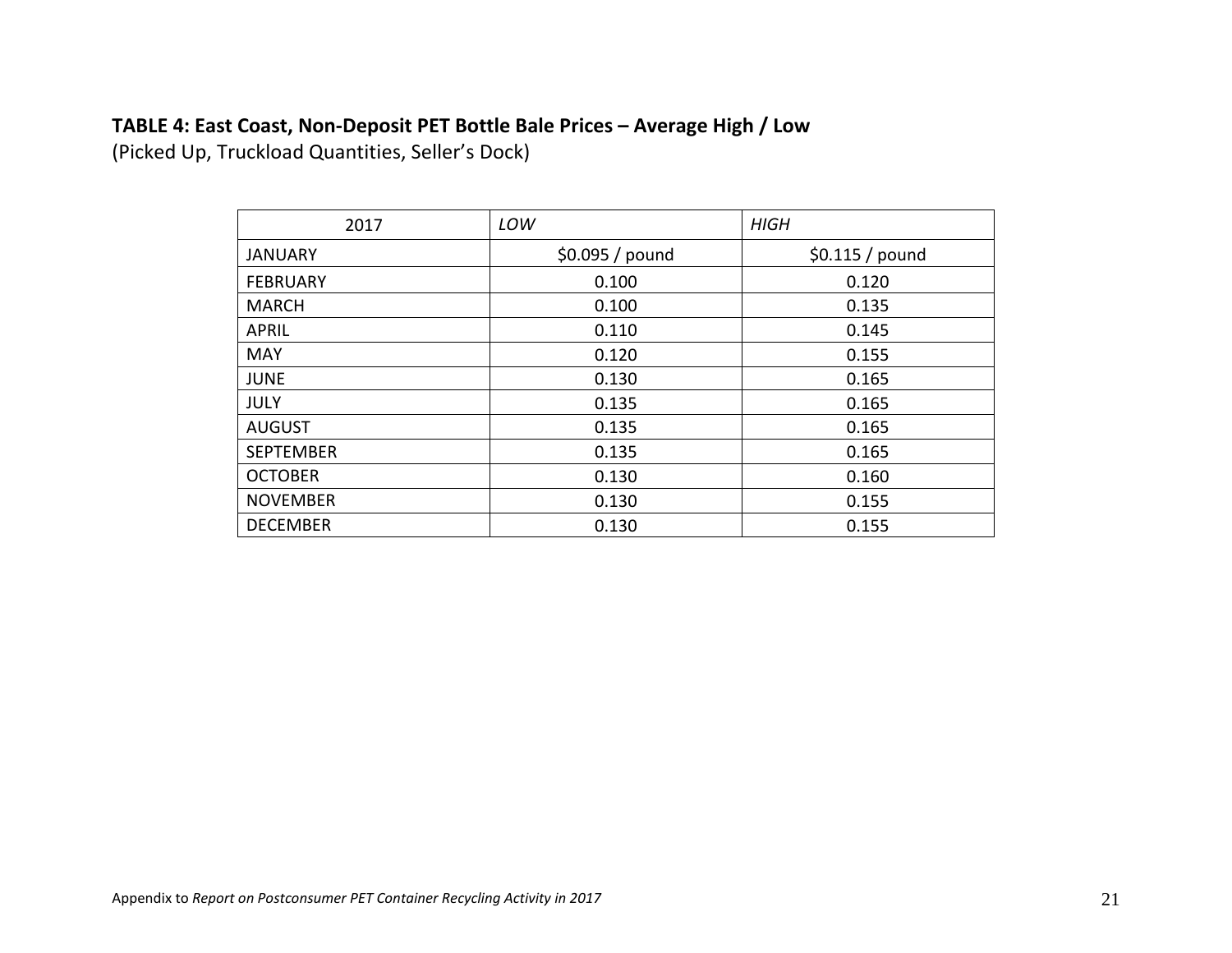# **TABLE 5: Production of PET Flake from Bottles in 2015** Recycled PET (RPET) Production Summary (*MMlbs*)

- A. RPET Produced by US Reclaimers from US Bottles
- B. RPET Produced by US Reclaimers from Imported Bottles
- *C. Total RPET Production US Reclaimers (A+B)*
- D. Clean Flake Equivalent from US Bottles Exported
- *E. Total Clean Flake Produced from US Bottles (A+D)*

|  |                |  |         |  |  |  |  |  |  |  | 1995 1996 1997 1998 1999 2000 2001 2002 2003 2004 2005 2006 2007 2008 2009 2010 2011 2012 2013 2014 2015 2016 2017 |        |      |
|--|----------------|--|---------|--|--|--|--|--|--|--|--------------------------------------------------------------------------------------------------------------------|--------|------|
|  | A. 496 438 486 |  | 513 457 |  |  |  |  |  |  |  | 476 476 401 412 505 558 523 496 477 477 558 590 785 974 971 1,001 992 1,054                                        |        |      |
|  |                |  |         |  |  |  |  |  |  |  | 8. 38 70 55 75 47 51 44 46 49 83 85 69 82 87 84 71 77 84 107 139 69                                                | - 58 - | - 54 |
|  |                |  |         |  |  |  |  |  |  |  |                                                                                                                    |        |      |
|  |                |  |         |  |  |  |  |  |  |  | C. 534 508 541 588 504 527 520 447 461 588 643 592 578 564 561 629 667 869 1,081 1,110 1,070 1,050 1,107           |        |      |
|  | D. 153 134     |  |         |  |  |  |  |  |  |  | 92 75 154 143 184 212 255 298 401 529 583 647 601 557 462 396 327 291 296 246 184                                  |        |      |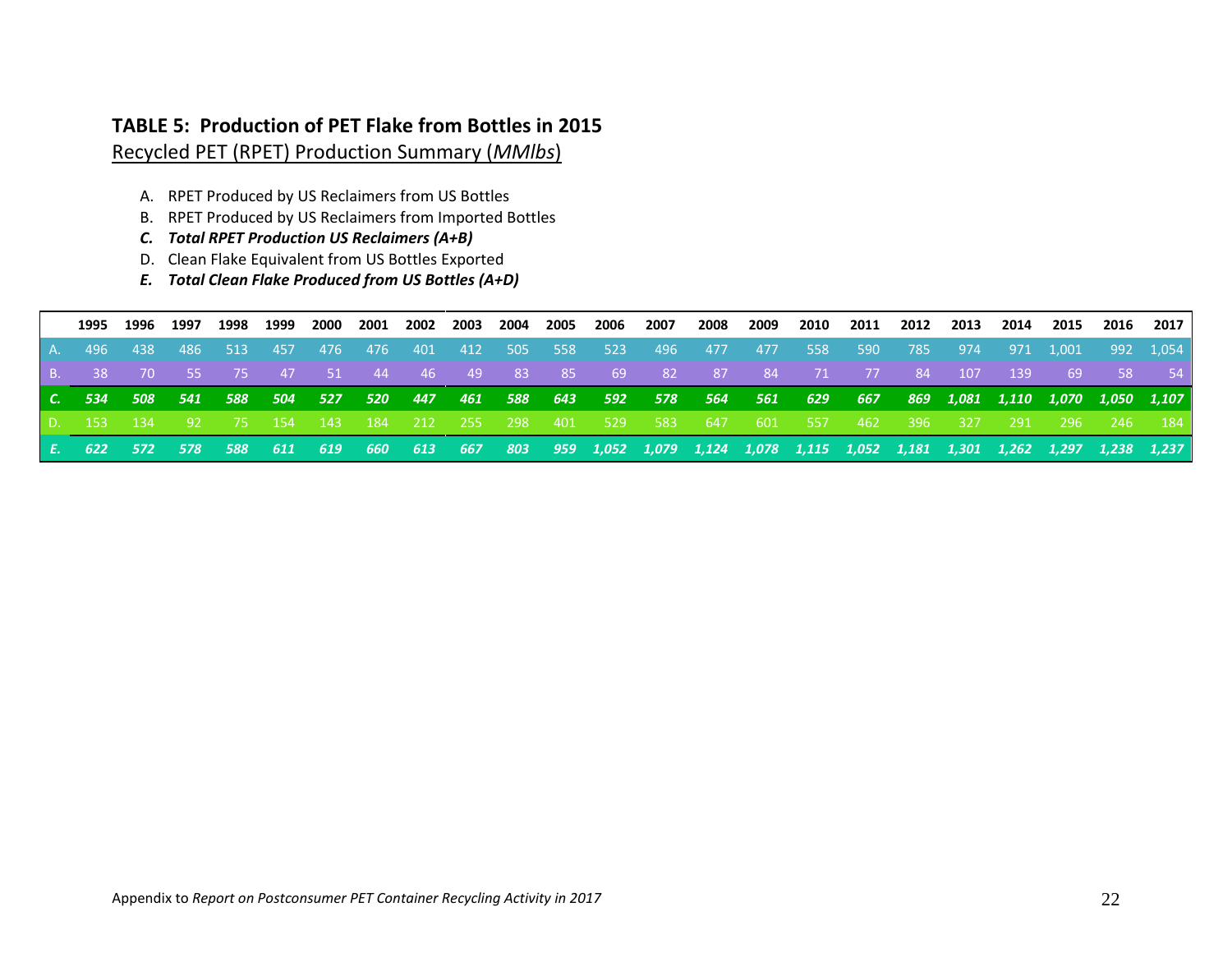# **TABLE 6: PET Utilization Rate**

| Year | <b>Clean Flake</b><br><b>Equivalent from Bottle</b><br>Material<br>(MMlbs) | <b>Bottles on</b><br><b>US Shelves</b><br>(MMIbs) | Utilization<br>Rate |
|------|----------------------------------------------------------------------------|---------------------------------------------------|---------------------|
| 1995 | 622                                                                        | 1,950                                             | 31.9%               |
| 1996 | 572                                                                        | 2,198                                             | 26.0%               |
| 1997 | 578                                                                        | 2,551                                             | 22.7%               |
| 1998 | 588                                                                        | 3,006                                             | 19.6%               |
| 1999 | 611                                                                        | 3,250                                             | 18.8%               |
| 2000 | 619                                                                        | 3,445                                             | 18.0%               |
| 2001 | 660                                                                        | 3,768                                             | 17.5%               |
| 2002 | 613                                                                        | 4,007                                             | 15.3%               |
| 2003 | 667                                                                        | 4,292                                             | 15.5%               |
| 2004 | 803                                                                        | 4,637                                             | 17.3%               |
| 2005 | 959                                                                        | 5,075                                             | $18.9\%$            |
| 2006 | 1,052                                                                      | 5,424                                             | 19.4%               |
| 2007 | 1,079                                                                      | 5,683                                             | 19.0%               |
| 2008 | 1,124                                                                      | 5,366                                             | 20.9%               |
| 2009 | 1,078                                                                      | 5,149                                             | 20.9%               |
| 2010 | 1,115                                                                      | 5,350                                             | 20.8%               |
| 2011 | 1,052                                                                      | 5,478                                             | 19.2%               |
| 2012 | 1,181                                                                      | 5,586                                             | 21.1%               |
| 2013 | 1,301                                                                      | 5,764                                             | 22.6%               |
| 2014 | 1,262                                                                      | 5,849                                             | 21.6%               |
| 2015 | 1,297                                                                      | 5,971                                             | 21.7%               |
| 2016 | 1,238                                                                      | 6,172                                             | 20.1%               |
| 2017 | 1,237                                                                      | 5,913                                             | 20.9%               |